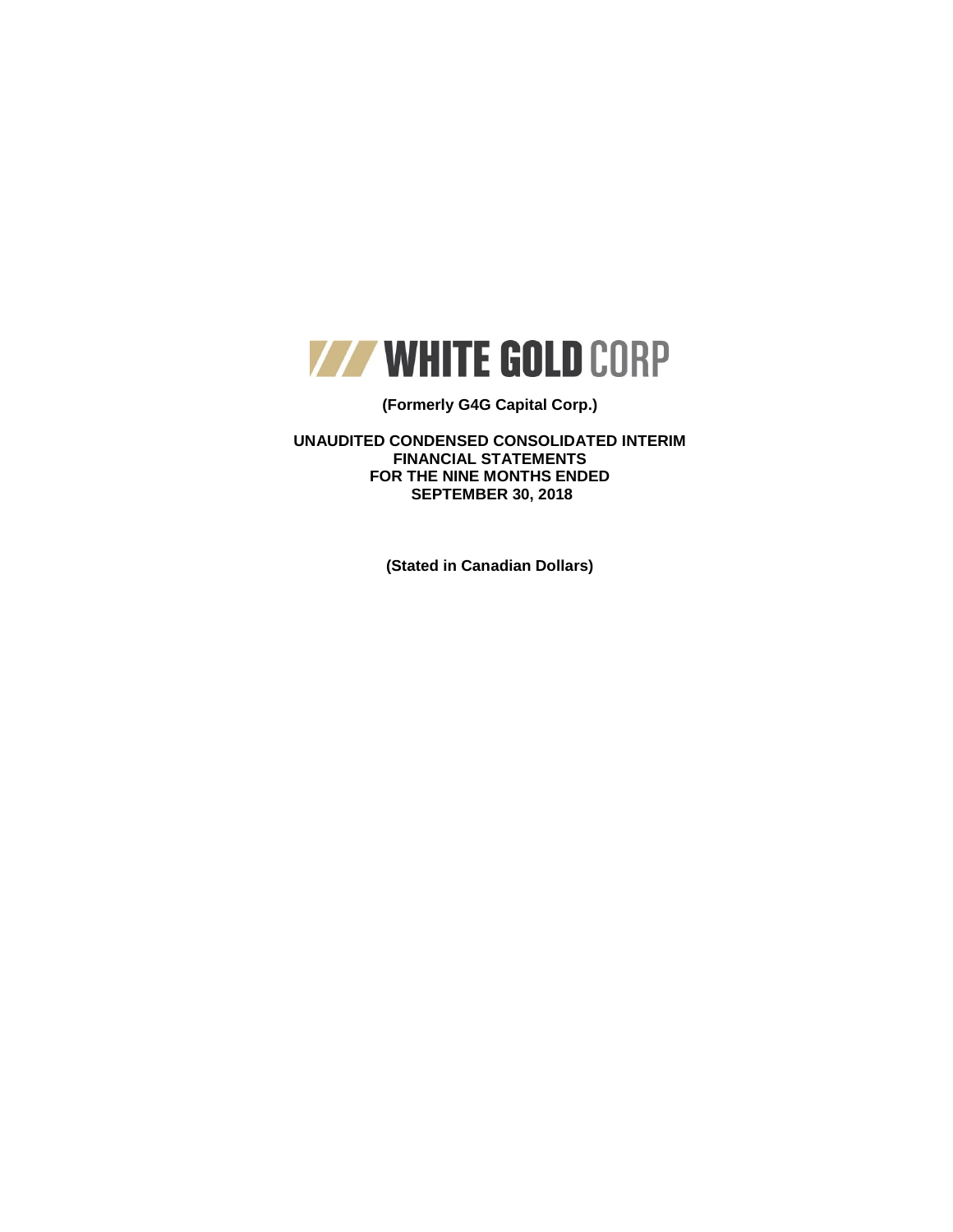### NOTICE OF NO AUDITOR REVIEW OF

### UNAUDITED CONDENSED CONSOLIDATED INTERIM FINANCIAL STATEMENTS

Under National Instrument 51-102, Part 4, subsection 4.3(3) (a), if an auditor has not performed a review of the unaudited condensed consolidated interim financial statements, they must be accompanied by a notice indicating that the financial statements have not been reviewed by an auditor.

The accompanying unaudited condensed consolidated interim financial statements of the Company have been prepared by and are the responsibility of the Company's management.

The Company's independent auditor has not performed a review of these unaudited condensed consolidated interim financial statements in accordance with standards established by CPA Canada for a review of interim consolidated financial statements by an entity's auditor.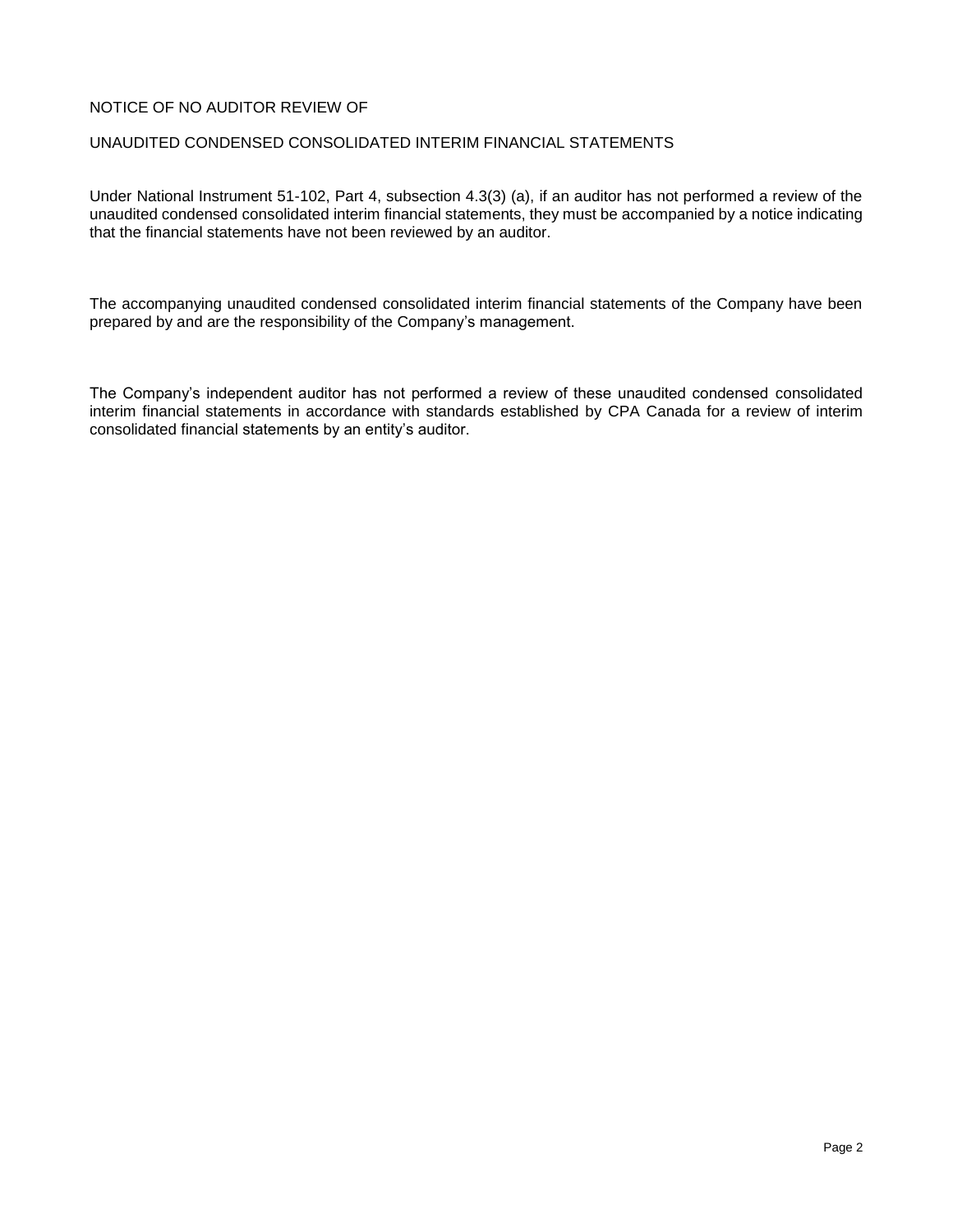## **White Gold Corp. (Formerly G4G Capital Corp.) Condensed Consolidated Statements of Financial Position As at September 30, 2018 and December 31, 2017**

(Stated in Canadian Dollars)

L

| As at                                            | <b>September 30, 2018</b> |                          | December 31, 2017 |              |
|--------------------------------------------------|---------------------------|--------------------------|-------------------|--------------|
| <b>Assets</b>                                    |                           |                          |                   |              |
| <b>Current assets</b>                            |                           |                          |                   |              |
| Cash & cash equivalents                          | \$                        | 7,631,328                | \$                | 11,457,964   |
| Amounts receivable [Note 5]                      |                           | 1,586,491                |                   | 855,684      |
| Prepaid expenses                                 |                           | 1,244,319                |                   |              |
|                                                  |                           | 10,462,138               |                   | 12,313,648   |
| Non-Current assets                               |                           |                          |                   |              |
| Property bonds [Note 6]                          |                           | 20,122                   |                   | 20,122       |
| Property, plant & equipment                      |                           |                          |                   | 62,272       |
| Exploration and evaluation assets [Note 6]       |                           | 48,261                   |                   |              |
|                                                  |                           | 88,356,496<br>88,424,879 |                   | 77,689,056   |
|                                                  |                           |                          |                   | 77,771,450   |
| <b>Total Assets</b>                              | \$                        | 98,887,017               | \$                | 90,085,098   |
| <b>Liabilities</b>                               |                           |                          |                   |              |
| <b>Current liabilities</b>                       |                           |                          |                   |              |
| Accounts payable                                 | \$                        | 230,727                  | \$                | 193,593      |
| <b>Accrued liabilities</b>                       |                           |                          |                   | 29,205       |
| Due to related parties [Note 7]                  |                           | 3,158,158                |                   | 2,239,950    |
| Flow-through share premium liability [Note 12]   |                           | 360,523                  |                   | 314,997      |
|                                                  |                           | 3,749,408                |                   | 2,777,745    |
| Non-Current liabilities                          |                           |                          |                   |              |
| Contingent liability & advance royalty [Note 10] |                           | 8,228,064                |                   | 6,588,016    |
| Deferred income tax liability                    |                           | 1,680,067                |                   | 2,216,000    |
|                                                  |                           | 13,657,539               |                   | 11,581,761   |
| Shareholders' equity                             |                           |                          |                   |              |
| Share capital [Note 8]                           |                           | 96,456,281               |                   | 88,879,183   |
| Contributed surplus                              |                           | 4,680,450                |                   | 4,227,295    |
| Accumulated deficit                              |                           | (15, 907, 253)           |                   | (14,603,141) |
|                                                  |                           | 85,229,478               |                   | 78,503,337   |
| <b>Total Liabilities and Equity</b>              | \$                        | 98,887,017               | \$                | 90,085,098   |
|                                                  |                           |                          |                   |              |

Approved on behalf of the Board: (*Signed*) *"Maruf Raza" (Signed)* "*David D'Onofrio"* David D'Onofrio, Director

The accompanying notes are an integral part of these financial statements.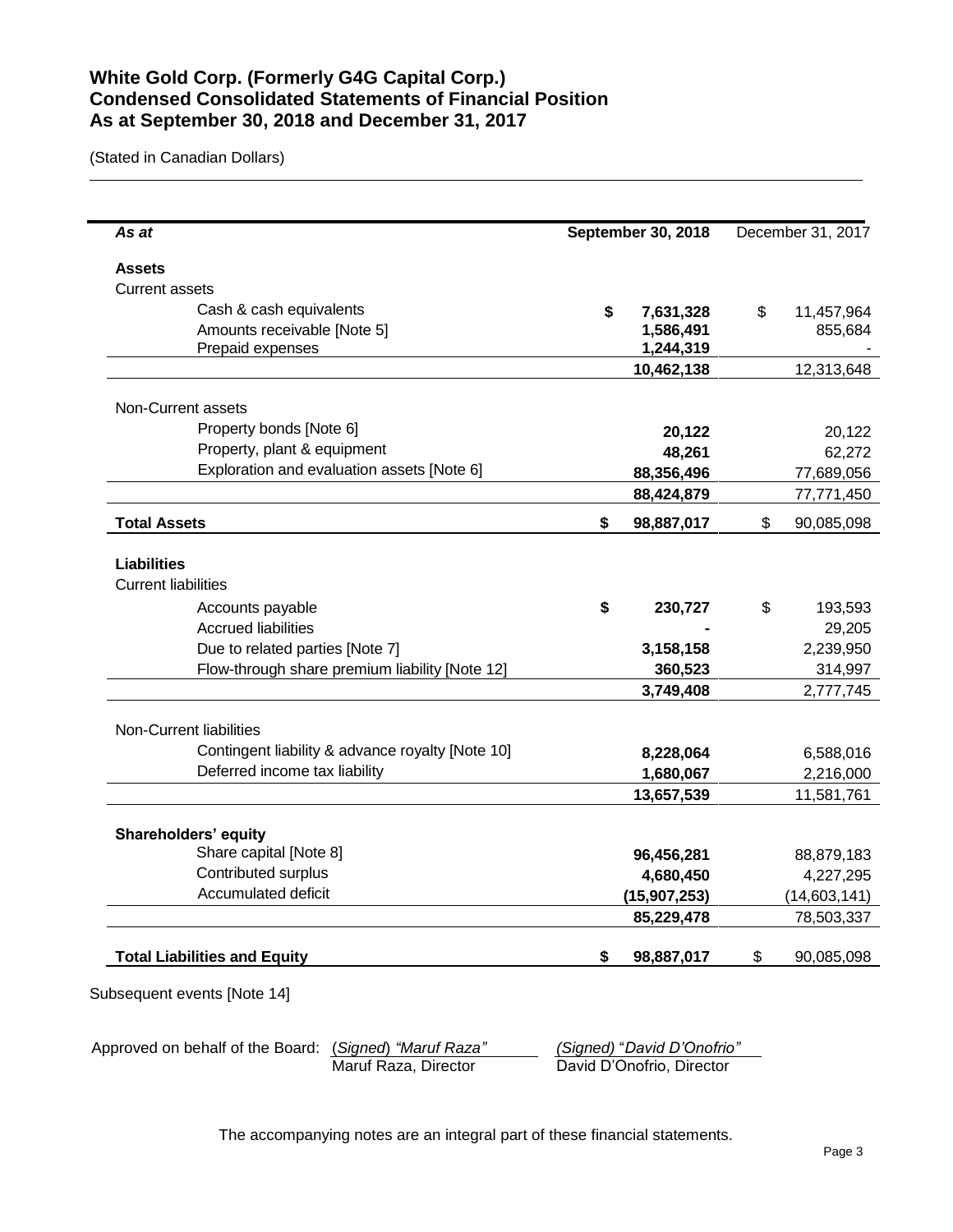## **White Gold Corp. (Formerly G4G Capital Corp.) Condensed Consolidated Statements of Operations and Comprehensive Loss For the three and nine months ended September 30, 2018 and 2017**

(Stated in Canadian Dollars, except number of shares)

|                                           | Three months ended |               | Nine months ended |               |  |
|-------------------------------------------|--------------------|---------------|-------------------|---------------|--|
|                                           | September 30,      | September 30, | September 30,     | September 30, |  |
|                                           | 2018               | 2017          | 2018              | 2017          |  |
| <b>Expenses</b>                           |                    |               |                   |               |  |
| Interest and bank charges                 | \$<br>316          | \$<br>645     | \$<br>1,488       | \$<br>969     |  |
| Advance royalty accretion expense         | 25,293             | 26,872        | 50,294            | 26,872        |  |
| Contingent liability accretion expense    | 825,440            |               | 1,633,365         |               |  |
| Consulting fees                           | 285,000            | 47,549        | 384,400           | 257,549       |  |
| Depreciation                              | 4,670              |               | 14,011            |               |  |
| Salary and wages                          | 148,329            | 36,000        | 347,382           | 108,000       |  |
| Office, administration and marketing      | 255,112            | 88,720        | 463,365           | 264,647       |  |
| Insurance                                 | 3,141              | (535)         | 23,893            | 20,195        |  |
| Travel expenses                           | 57,918             | 113,974       | 89,216            | 124,996       |  |
| Conferences and events                    | 31,751             | 29,326        | 91,923            | 79,529        |  |
| <b>Professional fees</b>                  | 99,783             | 43,624        | 152,244           | 124,547       |  |
| Stock based compensation [Note 9]         | 66,296             | 66,581        | 199,458           | 199,011       |  |
| Transfer agent, regulatory                | 59,499             | 14,885        | 94,917            | 145,477       |  |
| Loss before undernoted items              | (1,862,548)        | (467, 641)    | (3,545,956)       | (1, 351, 792) |  |
| Interest income                           | 16,107             | 50,421        | 67,162            | 141,405       |  |
| Income from Flow-through share premium    | 1,376,218          | 233,333       | 1,638,749         | 466,666       |  |
| Deferred income tax recovery              | 166,412            |               | 535,933           |               |  |
| Net loss and comprehensive loss for the   |                    |               |                   |               |  |
| period                                    | (303, 811)<br>S.   | \$ (183, 877) | \$(1,304,112)     | \$ (743, 721) |  |
| Basic and diluted loss per share [Note 8] | (0.00)<br>\$       | \$<br>(0.00)  | \$<br>(0.01)      | \$<br>(0.01)  |  |
| Weighted average shares outstanding       | 91,935,738         | 88,183,193    | 91,885,738        | 73,361,350    |  |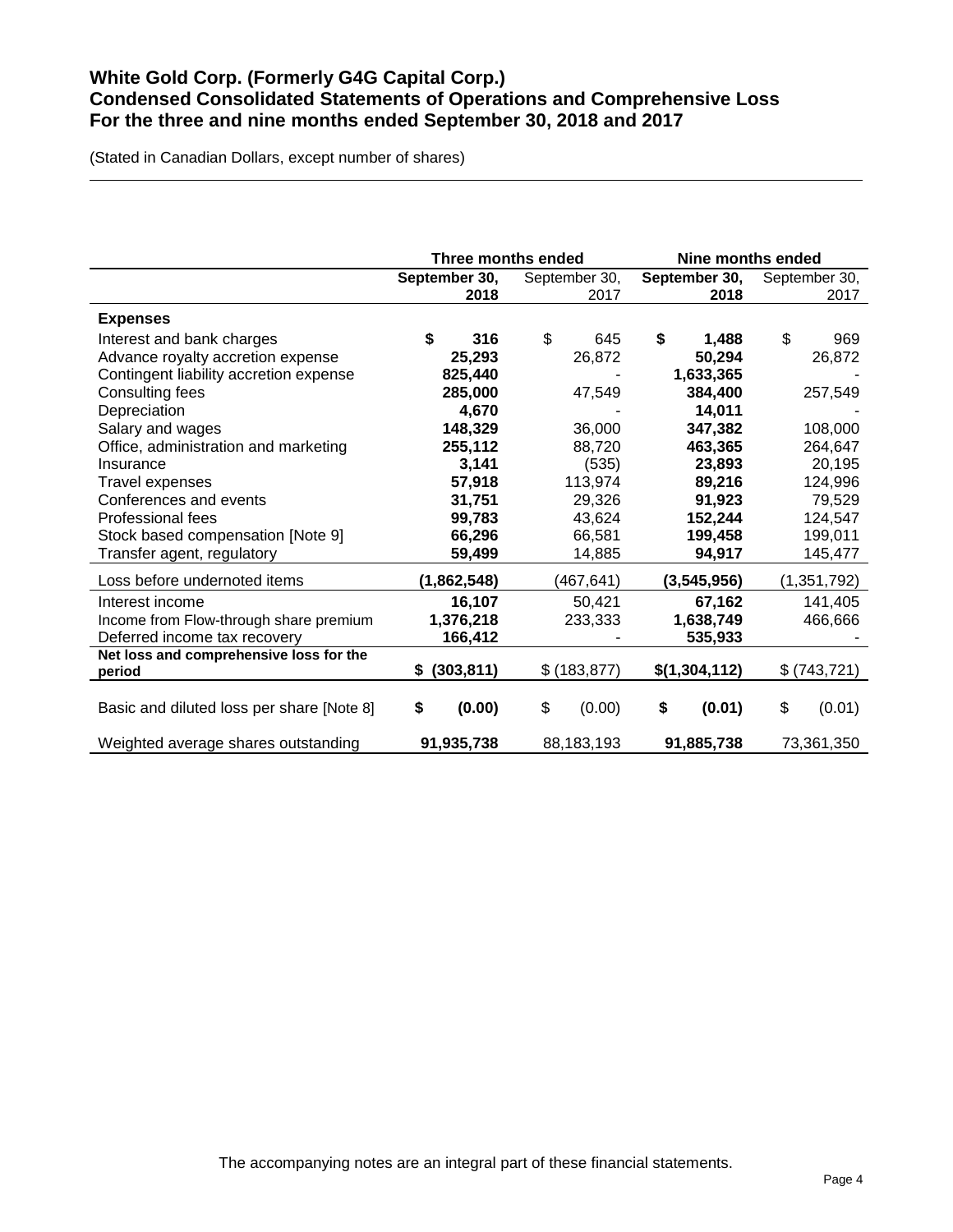## **White Gold Corp. (Formerly G4G Capital Corp.) Condensed Consolidated Statements of Changes in Equity For the nine months ended September 30, 2018 and 2017**

(Stated in Canadian Dollars, except number of shares)

Stock based compensation

|                                                                             | Number of  | Share<br>Capital          | Contributed<br>Surplus | Deficit        | <b>Total Equity</b>   |
|-----------------------------------------------------------------------------|------------|---------------------------|------------------------|----------------|-----------------------|
|                                                                             | shares     | \$                        | \$                     | \$             | \$                    |
| Balance at January 1, 2018                                                  | 88,390,611 | 88,879,183                | 4,227,294              | (14,603,141)   | 78,503,336            |
| Private placement (July 5)                                                  | 10,526,720 | 9,717,712                 |                        |                | 9,717,712             |
| Agent warrants issued (July 5)                                              |            |                           | 282,655                |                | 282,655               |
| Share issuance costs                                                        |            | (533, 389)<br>(1,684,275) |                        |                | (533, 389)            |
| Flow-through share premium liabilities<br>Share issued (warrants exercised) | 178,125    | 77,050                    | (28, 957)              |                | (1,684,275)<br>48,093 |
| Stock based compensation                                                    |            |                           | 199,458                |                | 199,458               |
| Net loss for the period                                                     |            |                           |                        | (1,304,112)    | (1,304,112)           |
| <b>Balance at September 30, 2018</b>                                        | 99,095,456 | 96,456,281                | 4,680,450              | (15, 907, 253) | 85,229,478            |
|                                                                             |            |                           |                        |                |                       |
|                                                                             |            |                           |                        |                |                       |
| Balance at January 1, 2017                                                  | 60,725,986 | 35,492,169                | 3,653,148              | (11, 333, 298) | 27,812,019            |
| Private placement (March 21)                                                | 5,555,500  | 9,999,900                 |                        |                | 9,999,900             |
| Private placement (June 14)                                                 | 4,356,000  | 8,755,560                 |                        |                | 8,755,560             |
| Shares issued (warrants exercised)                                          | 115,625    | 31,219                    |                        |                | 31,219                |
| Shares issued (property acquisition)                                        | 17,500,000 | 35,175,000                |                        |                | 35,175,000            |
| Agent warrants issued (March 21)                                            |            |                           | 325,506                |                | 325,506               |
| Share issuance costs                                                        |            | (1,037,813)               |                        |                | (1,037,813)           |

Flow-through share premium liabilities (1,166,655) (1,166,655)<br>Stock based compensation (199,011 computed by the stock based compensation (199,011 computed by the stock base

Net loss for the period  $(743,878)$   $(743,878)$ **Balance at September 30, 2017 88,253,111 87,249,380 4,177,665 (12,077,176) 79,349,869**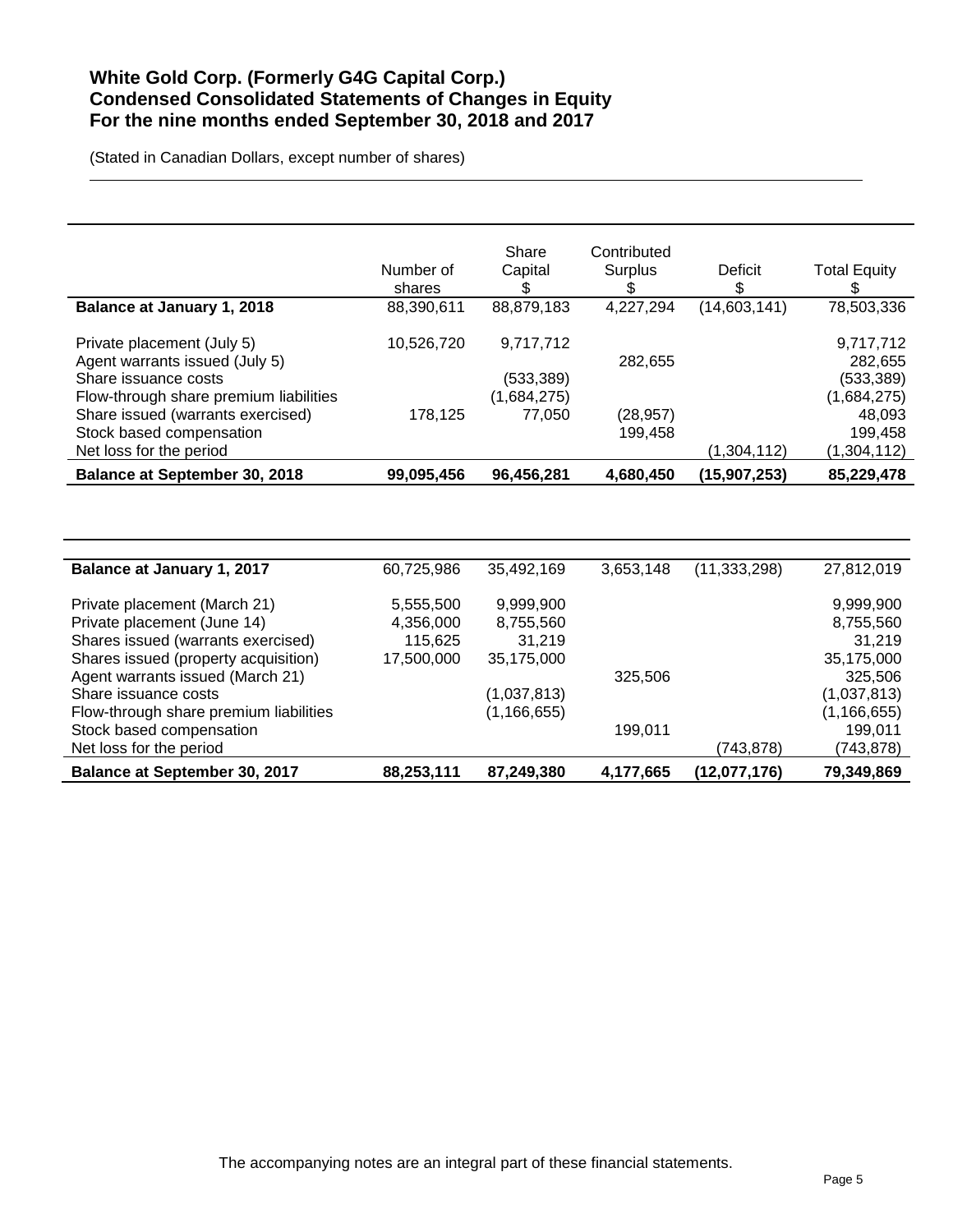## **White Gold Corp. (Formerly G4G Capital Corp.) Condensed Consolidated Statements of Cash Flows For the nine months ended September 30, 2018 and 2017**

(Stated in Canadian Dollars)

| <b>Operating activities</b>                         | <b>Nine Months Ended</b><br><b>September 30, 2018</b> | <b>Nine Months Ended</b><br>September 30, 2017 |
|-----------------------------------------------------|-------------------------------------------------------|------------------------------------------------|
| Net (loss) for the period                           | (1,304,112)                                           | (743, 878)                                     |
| Items not involving cash                            |                                                       |                                                |
| Depreciation                                        | 14,011                                                |                                                |
| Stock based compensation                            | 199,458                                               | 199,011                                        |
| Accretion expense                                   | 1,640,048                                             |                                                |
| Flow-through share premium                          | (1,638,749)                                           | (466, 666)                                     |
| Deferred income tax recovery                        | (535, 933)                                            |                                                |
|                                                     | (1,625,277)                                           | (1,011,533)                                    |
| Change in non-cash components of working capital    |                                                       |                                                |
| Amounts receivable                                  | (730, 807)                                            | (372, 465)                                     |
| Prepaid expenses                                    | (1, 244, 319)                                         | (3,500,000)                                    |
| Accounts payable and accrued liabilities            | 7,929                                                 | 4,610,302                                      |
| Due to related parties                              | 918,208                                               |                                                |
| Cash used in operating activities                   | (2,674,266)                                           | (273, 696)                                     |
|                                                     |                                                       |                                                |
| <b>Investing activities</b>                         |                                                       |                                                |
| Exploration and evaluation assets                   | (10,667,440)                                          | (14, 174, 688)                                 |
| Cash used in investing activities                   | (10,667,440)                                          | (14, 174, 688)                                 |
|                                                     |                                                       |                                                |
| <b>Financing activities</b>                         | 48,093                                                |                                                |
| Net proceeds from exercise of warrants              | 9,466,977                                             | 18,043,153                                     |
| Net proceeds from private placement                 | 9,515,070                                             | 18,043,153                                     |
| Cash provided by financing activities               |                                                       |                                                |
| Increase (decrease) in cash and cash equivalents    | (3,826,636)                                           | 3,594,769                                      |
| Cash and cash equivalents - Beginning of the period | 11,457,964                                            | 16,703,410                                     |
|                                                     |                                                       |                                                |
| Cash and cash equivalents - End of the period       | 7,631,328                                             | 20,298,179                                     |
| Interest paid                                       |                                                       |                                                |
| Income tax paid                                     |                                                       |                                                |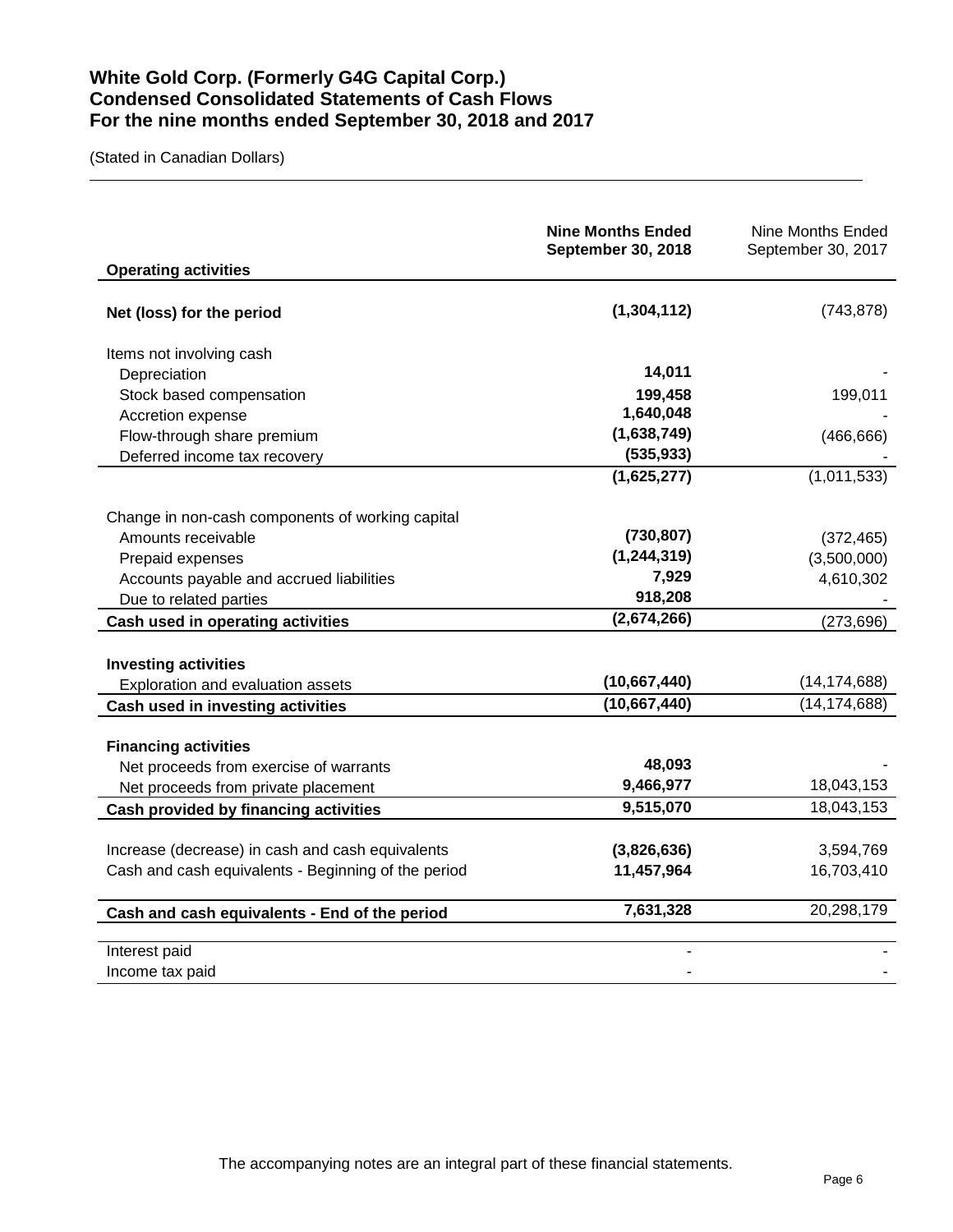(Stated in Canadian Dollars)

### **1. Nature of operations**

The Company was incorporated on March 26, 1987 under the provisions of the Company Act of British Columbia and was transitioned to the Business Corporations Act (British Columbia) on September 30, 2005. The Company changed its name to "G4G Capital Corp." on January 23, 2015 and the common shares (the "Common Shares") were traded on the TSX Venture Exchange (the "TSXV") under its symbol "GGC". The Company is classified as a 'Junior Natural Resource-Mining' company.

The Company then changed its name to "White Gold Corp." on December 19, 2016 and in connection with its rebranding, the Company registered to continue its corporate existence in the Province of Ontario. The Company's head office is located at 82 Richmond Street East, Toronto, Ontario, Canada and the common shares of the Company (the "Common Shares") are listed on the TSX Venture Exchange (the "TSXV") under the symbol "WGO".

White Gold Corp. is in the business of acquiring and exploring mineral properties. As of December 31, 2017, the Company owned several properties in the Yukon's White Gold District in Canada (the "White Gold District"). The properties range from grass roots to more advanced exploration projects and the Company is continuing with exploration activities on its properties.

There has been no determination whether properties held contain mineral resources or mineral reserves that are economically recoverable. The recoverability of valuations assigned to mineral properties is dependent upon the discovery of economically recoverable mineral resources and mineral reserves, confirmation of the Company's interest in the properties, the ability to obtain the necessary financing to complete development, and future profitable production or proceeds from disposition.

The unaudited condensed consolidated interim financial statements were approved by the Board of Directors on November 28, 2018.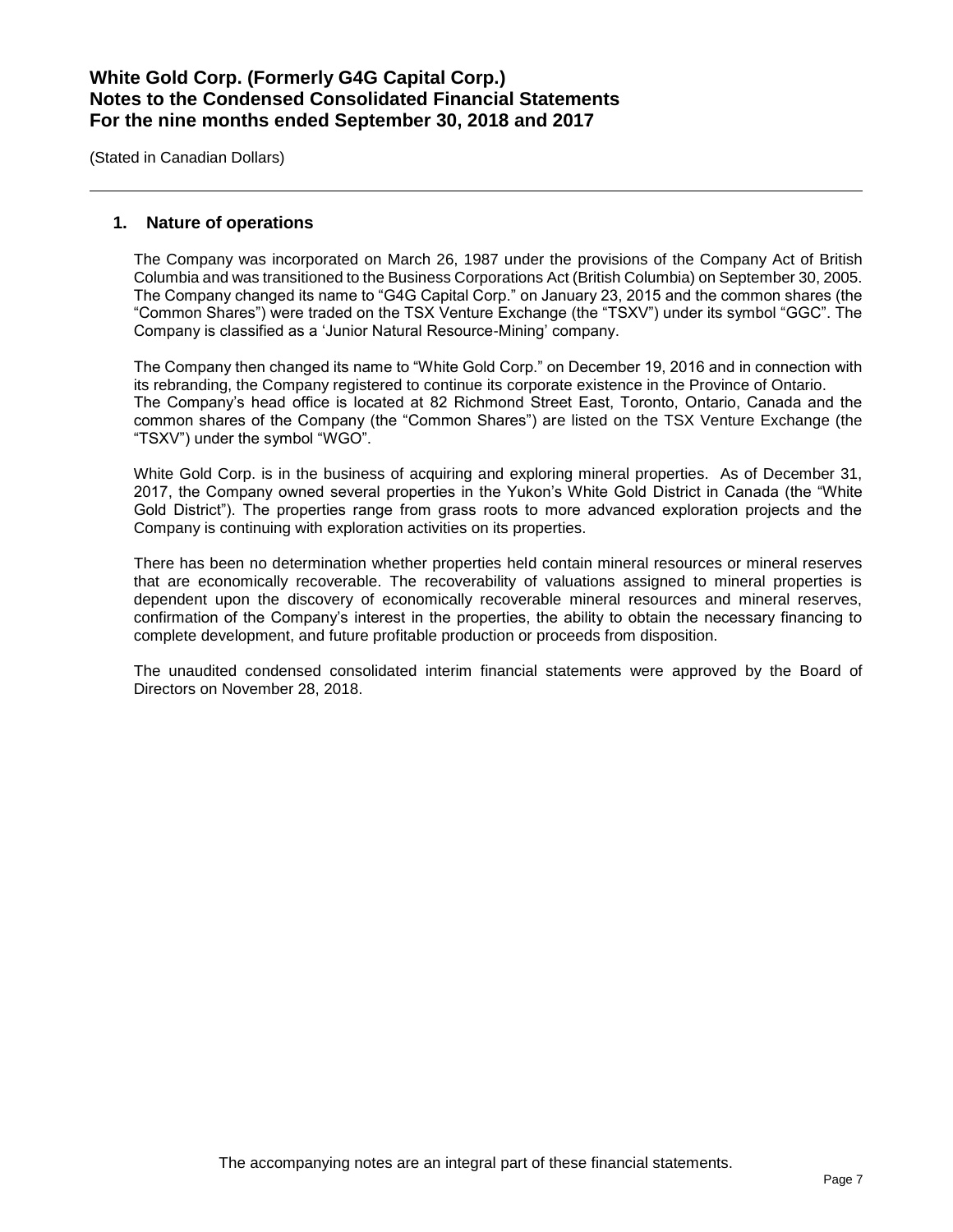(Stated in Canadian Dollars)

### **2. Basis of Presentation**

### Statement of Compliance

These condensed consolidated interim financial statements, including comparatives, have been prepared in accordance with interim standards under the International Financial Reporting Standards ("IFRS") as issued by the International Accounting Standards Board ("IASB"), Interpretations of the IFRS Interpretations Committee ("IFRIC") and comply with International Accounting Standard ("IAS") 34, Interim Financial Reporting. Accordingly, they do not include all of the information required for full annual financial statements.

#### Basis of Measurement

These consolidated financial statements have been prepared on a historical cost basis, except for financial instruments classified as financial instruments at fair value through profit and loss, which are stated at their fair value. In addition, these consolidated interim financial statements have been prepared using the accrual basis of accounting except for cash flow information.

#### Principles of Consolidation

These consolidated financial statements include the accounts of the Company and its wholly-owned subsidiaries 0814117 BC Ltd. and Selene Holdings Limited Partnership. All inter-company transactions and balances have been eliminated upon consolidation.

#### Use of Estimates

The preparation of consolidated financial statements in conformity with IFRS requires management to make estimates and assumptions which affect the reported amount of the Company's assets, liabilities, expenses, and related disclosures. Assumptions and estimates are based on historical experience, expectations, current trends and other factors that management believes to be relevant at the time at which the Company's consolidated financial statements are prepared.

Management reviews, on a regular basis, the Company's accounting policies, assumptions, estimates and judgments in order to ensure that consolidated financial statements are presented fairly and in accordance with IFRS.

Critical accounting estimates are those that have a significant risk of causing material adjustments and are often applied to matters or outcomes that are inherently uncertain and subject to change. As such, management cautions that future events often vary from forecasts and expectations and that estimates routinely require adjustments. Estimates and assumptions where there is significant risk of material adjustments to assets and liabilities in future accounting periods include the useful lives of equipment, the recoverability of the carrying value of exploration and evaluation assets, the recognition and valuation of provisions for restoration and environmental liabilities, and the recoverability and measurement of deferred tax assets and liabilities. Actual results may differ from those estimates and assumptions.

#### Use of Judgments

The preparation of consolidated financial statements in accordance with IFRS requires management to make judgments, apart from those involving estimates, in applying accounting policies. The most significant judgments applying to the Company's consolidated financial statements include the assumption regarding economic recoverability and probability of future economic benefits of exploration and evaluation expenditures.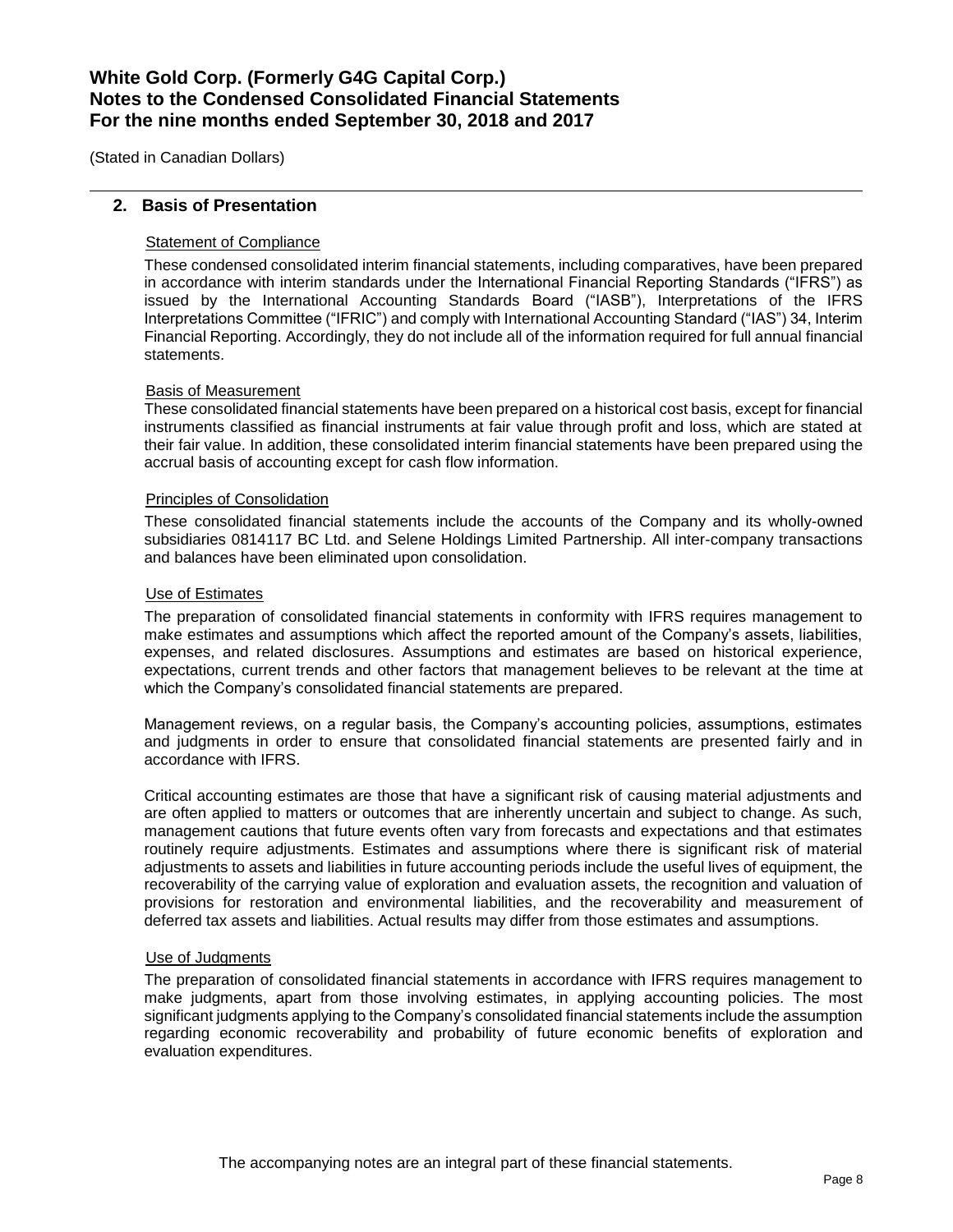(Stated in Canadian Dollars)

### **3. Significant Accounting Policies**

### Cash and Cash Equivalents

The Company considers all highly liquid instruments with maturity of three months or less at the time of issuance, to be cash equivalents.

### Exploration and Evaluation of Assets

All costs related to the acquisition, exploration and development of mineral properties are capitalized by property. If economically recoverable ore reserves are developed, capitalized costs of the related property are reclassified as mining assets and amortized using the unit of production method. When a property is abandoned, all related costs are written off in the statement of operations. Interest on borrowings incurred to finance mining assets is capitalized until the asset is capable of carrying out its intended use.

A mineral property is reviewed for impairment at each financial statement date or whenever events or changes in circumstances indicate that its carrying amount may not be recoverable. If, after management review, it is determined that the carrying amount of a mineral property is impaired, that property is written down to its estimated net realizable value.

From time to time the Company may acquire or dispose of a mineral property pursuant to the terms of an option agreement. As the options are exercisable entirely at the discretion of the optionee, the amounts payable or receivable have not been recorded. Option payments are capitalized as property costs or recorded as recoveries when the payments are made or received.

The amounts shown for mineral properties do not necessarily represent present or future values. Their recoverability is dependent upon the discovery of economically recoverable reserves, the ability of the Company to obtain the necessary financing and permitting to complete the development and future profitable production or proceeds from the disposition thereof.

### Site Rehabilitation Obligations

Site rehabilitation obligations are recognized when a legal or constructive obligation arises. The liability is recognized at the present value of management's best estimate of the site rehabilitation obligation. The estimate is discounted to the present value using a discount rate specific to the obligation. When the liability is initially recorded, the Company capitalizes the cost by increasing the carrying amount of the related long-lived assets. The liability is accreted to its present value at each reporting period, and the capitalized cost is amortized on the same basis as the related asset. Upon settlement of the liability, the Company may incur a gain or loss.

At present, the Company has determined that given the early stage of exploration on its mineral properties, it has no reclamation costs and therefore no provision for site rehabilitation has been made.

### Impairment of Long-Lived Assets

Property, equipment and mineral properties are reviewed for possible impairment whenever events or changes in circumstances indicate that the carrying amount of an asset may not be recoverable. If any indication of impairment exists, an estimate of the asset's recoverable amount is calculated. The recoverable amount is determined as the higher of the fair value less direct costs to sell, and the asset's value in use (being the present value of the expected future cash flows of the asset). An impairment loss is recognized in the statement of operations for the amount by which the carrying amount exceeds its recoverable amount.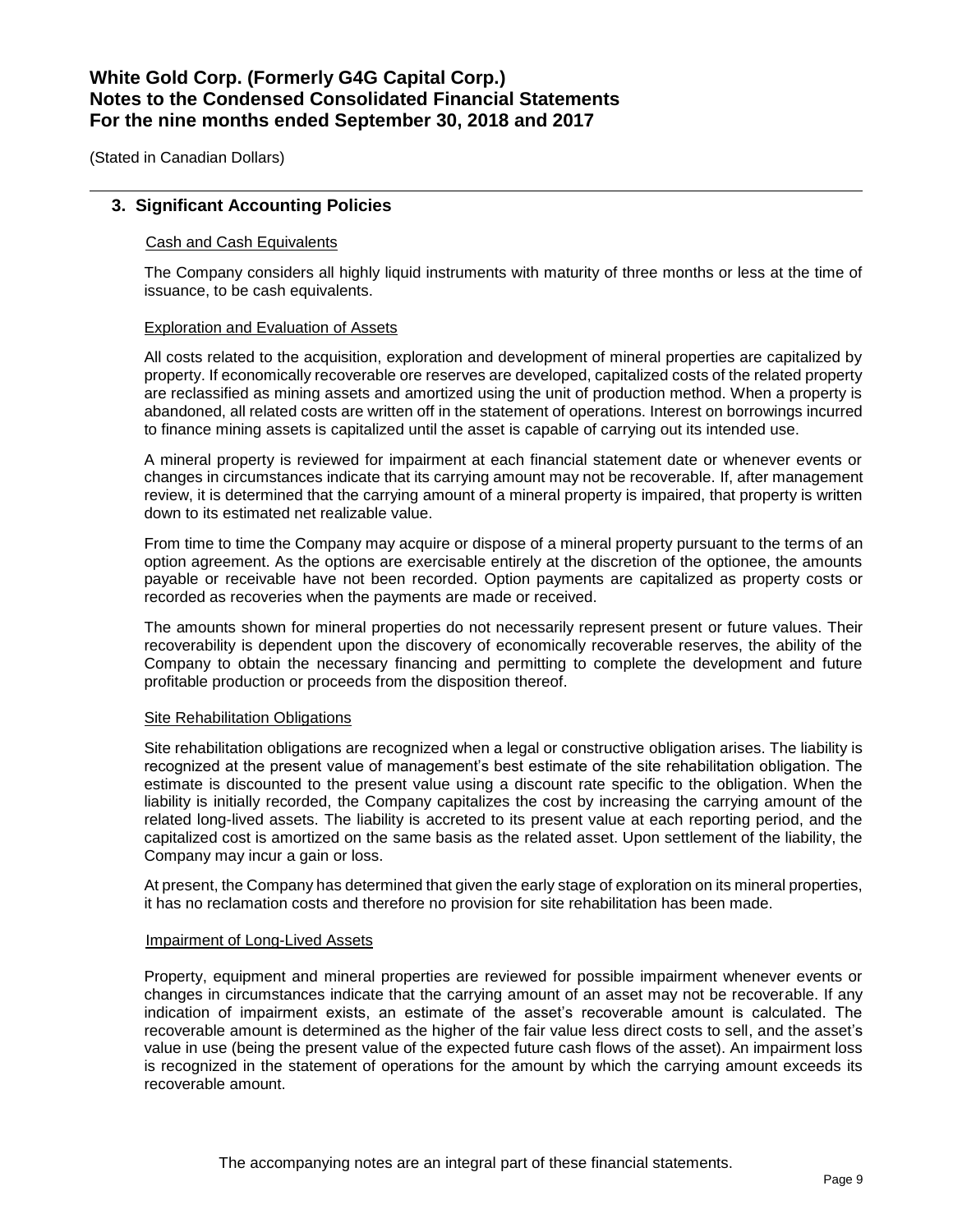(Stated in Canadian Dollars)

### **3. Significant Accounting Policies (continued)**

### Foreign Currency Translation

The Company's functional and presentation currency is the Canadian dollar. The accounts recorded in foreign currencies have been translated into Canadian dollars on the following basis:

(a) monetary assets and liabilities at the rate of exchange in effect at the balance sheet date;

(b) non-monetary assets and liabilities at the rates of exchange in effect on the respective dates of transactions; and

(c) revenue and expenses at the exchange rates prevailing on the date of the transaction.

Gains and losses on translation are included in income or expense in the period in which they occur.

#### Share-based Payments

The Company uses a fair value-based method of accounting for stock warrants and options to employees, including directors, officers and consultants. The fair value is determined using the Black-Scholes Option Pricing Model on the date of grant, with assumptions for risk-free interest rate, volatility, expected forfeiture and life of the options or warrants. The cost is measured at the date of grant and each tranche is recognized on a graded-vesting basis over the applicable vesting period as an increase in share-based payments expense and the contributed surplus reserves account. On the exercise of the stock options, the proceeds received by the Company, together with the respective amount from the contributed surplus reserves, are credited to share capital.

#### Flow-through shares

Canadian tax legislation permits a company to issue securities referred to as flow-through shares whereby the Company assigns the tax deductions arising from the related resource expenditures to the shareholders. Any premium received by the Company on the issuance of flow-through shares is initially recorded as a liability ("Flow-through tax liability'). Renouncement is retrospective and the view is that the obligation is fulfilled when eligible expenditures are incurred.

#### Income Taxes

### *Current income tax*:

Current income tax assets and liabilities for the current period are measured at the amount expected to be recovered from or paid to the taxation authorities. The tax rates and tax laws used to compute the amount are those that are enacted or substantively enacted, at the reporting date, in the country where the Company operates and generates taxable income.

Current income tax relating to items recognized directly in other comprehensive income or equity is not recognized in profit or loss. Management periodically evaluates positions taken in the tax returns with respect to situations in which applicable tax regulations are subject to interpretation and establishes provisions where appropriate.

#### *Deferred income tax:*

Deferred income tax is recognized, using the asset and liability method, on temporary differences at the reporting date arising between the tax bases of assets and liabilities and their carrying amounts for financial reporting purposes.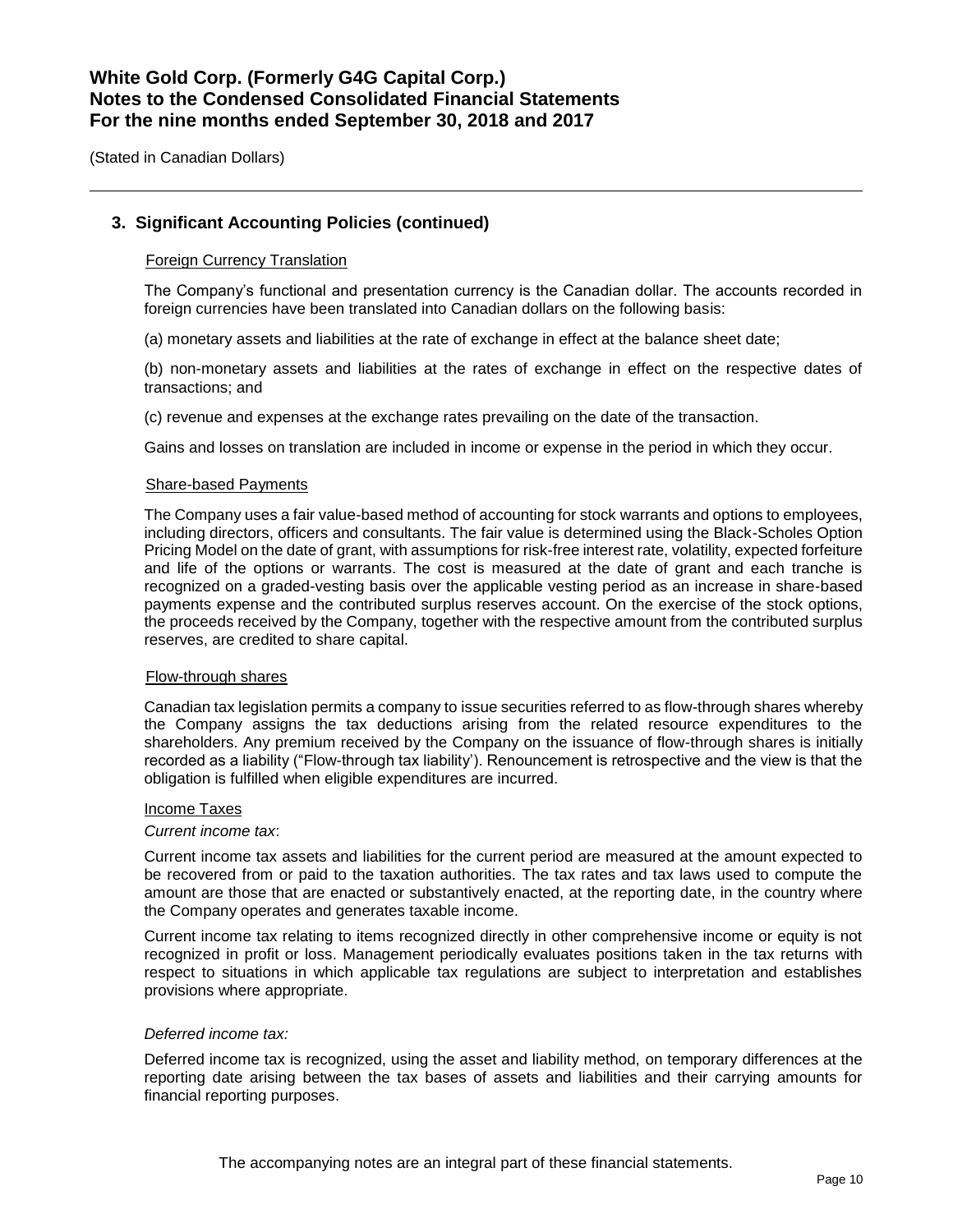(Stated in Canadian Dollars)

### **3. Significant Accounting Policies (continued)**

The carrying amount of deferred income tax assets is reviewed at the end of each reporting period and recognized only to the extent that it is probable that sufficient taxable profit will be available to allow all or part of the deferred income tax asset to be utilized.

Deferred income tax assets and liabilities are measured at the tax rates that are expected to apply to the year when the asset is realized or the liability is settled, based on tax rates (and tax laws) that have been enacted or substantively enacted by the end of the reporting period.

Deferred income tax assets and deferred income tax liabilities are offset, if a legally enforceable right exists to offset current tax assets against current income tax liabilities, and the deferred income taxes relate to the same taxable entity and the same taxation authority.

#### Revenue from Contracts with Customers

IFRS 15, Revenue from Contracts with Customers ("IFRS 15") was adopted effective for annual periods beginning on or after January 1, 2018. Given that the Company does not have revenue from contracts with customers, there is currently no material impact from adoption of the standard.

#### Financial Instruments

Effective January 1, 2018, the Company adopted IFRS 9, Financial Instruments ("IFRS 9"). In July 2014, the IASB issued the final publication of the IFRS 9 standard, which supersedes lAS 39, Financial Instruments: Recognition and Measurement ("lAS 39"). IFRS 9 includes revised guidance on the classification and measurement of financial instruments, new guidance for measuring impairment on financial assets, and new hedge accounting guidance.

The Company has adopted IFRS 9 on a retrospective basis, and noted no material impact on the carrying value of any financial asset or liability on the transition date.

As a result of the adoption of IFRS 9, the Company's accounting policy for financial instruments has been updated to:

#### *Financial assets*

Financial assets are classified and measured based on the business model in which they are held and the characteristics of their contractual cash flows. IFRS 9 contains the primary measurement categories for financial assets: measured at amortized cost, fair value through other comprehensive income (FVTOCI) and fair value through profit and loss (FVTPL). The Company determines the classification of its financial assets at initial recognition.

#### *i. Fair value through profit or loss ("FVTPL")*

Financial assets are classified as fair value through profit or loss if they do not meet the criteria of amortized cost, or fair value through other comprehensive income.

The Company's cash & cash equivalents and property bonds in the form of GICs are classified as FVTPL.

### *ii. Amortized cost*

Financial assets are classified as amortized cost if the financial assets are not classified at FVTPL, and both of the following criteria are met: 1) the object of the Company's business model for these financial assets is to collect their contractual cash flows; and 2) the asset's contractual cash flows represent solely payments of principal and interest. Financial assets at amortized cost are initially recognized at the

The accompanying notes are an integral part of these financial statements.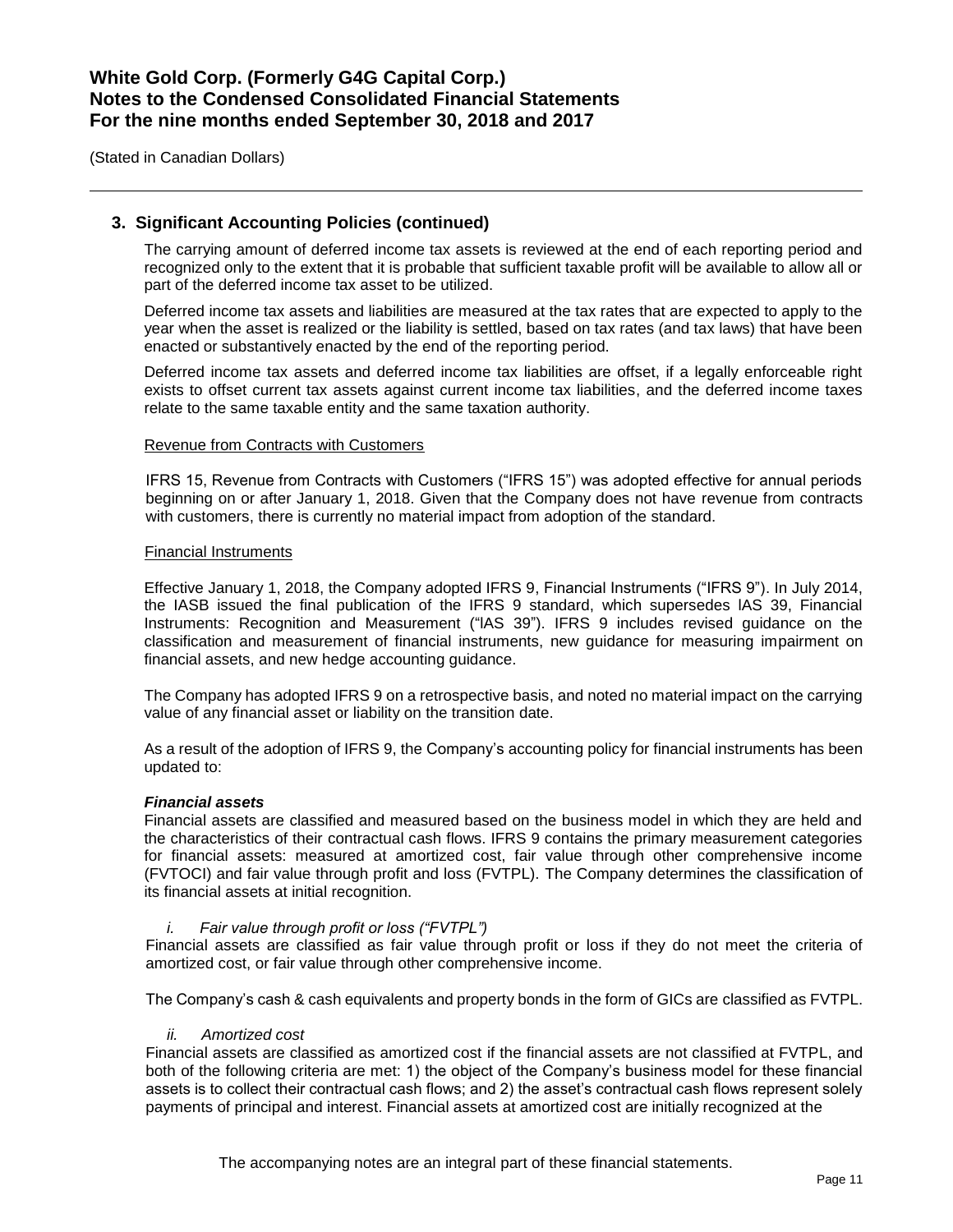(Stated in Canadian Dollars)

### **3. Significant Accounting Policies (continued)**

amount expected to be received, net of any transaction costs incurred. The Company recognizes a loss allowance for expected credit losses when applicable, based upon management's judgment.

The Company's amounts receivable meets the criteria above and are classified at amortized cost.

#### *Financial liabilities*

Financial liabilities are classified as either: fair value through profit or loss, or amortized cost. The Company determines the classification of its financial liabilities at initial recognition.

#### *i. Amortized cost*

Financial liabilities are measured at amortized cost unless they fall into one of the following categories: the instruments are required to be classified as FVTPL, the Company has opted them to be classified as FVTPL. Financial liabilities classified at amortized cost are recognized at the amount required to be paid, with an appropriate provision recognized when applicable, based upon management's judgment.

The Company's accounts payable, accrued liabilities and due to related parties are classified at amortized cost.

#### *ii. Fair value through profit or loss ("FVTPL")*

Financial liabilities are classified as fair value through profit or loss if they are derivatives or cannot be classified as amortized cost. The Company currently does not have any derivatives. Any gains or losses on financial liabilities classified at FVTPL are recognized in the consolidated statement of operations in the period in which the arise.

The Company's contingent liability and advance royalty are classified as FVTPL.

### *Transaction costs*

Transaction costs associated with financial instruments classified as FVTPL, are expensed as incurred, while transaction costs associated with all classifications of financial instruments are included in the initial carrying value of the asset or liability.

#### *Initial recognition*

Financial assets and liabilities are recognized when the Company becomes a party to the contractual provisions of the instrument. Financial liabilities are classified as current liabilities if payment is due within 12 months, otherwise they are presented as non-current liabilities.

#### *Subsequent measurement*

Instruments classified as amortized cost are measured using the effective interest rate method. Instruments classified as FVTPL and FVOCI are measured at fair value with any changes in their fair values recognized in the period in which they arise, in the consolidated statement of operations or other comprehensive loss respectively.

### *Derecognition*

Financial assets are derecognized when the rights to receive cash flows from the assets have expired or have been transferred and the Company has transferred substantially all risks and rewards of ownership. Financial liabilities are derecognized only when its obligations are discharged, cancelled, or expired. The difference between the carrying amount of the financial instrument at the time of derecognition and the consideration paid and payable, including any non-cash assets transferred or liabilities assumed, is recognized in the consolidated statement of operations.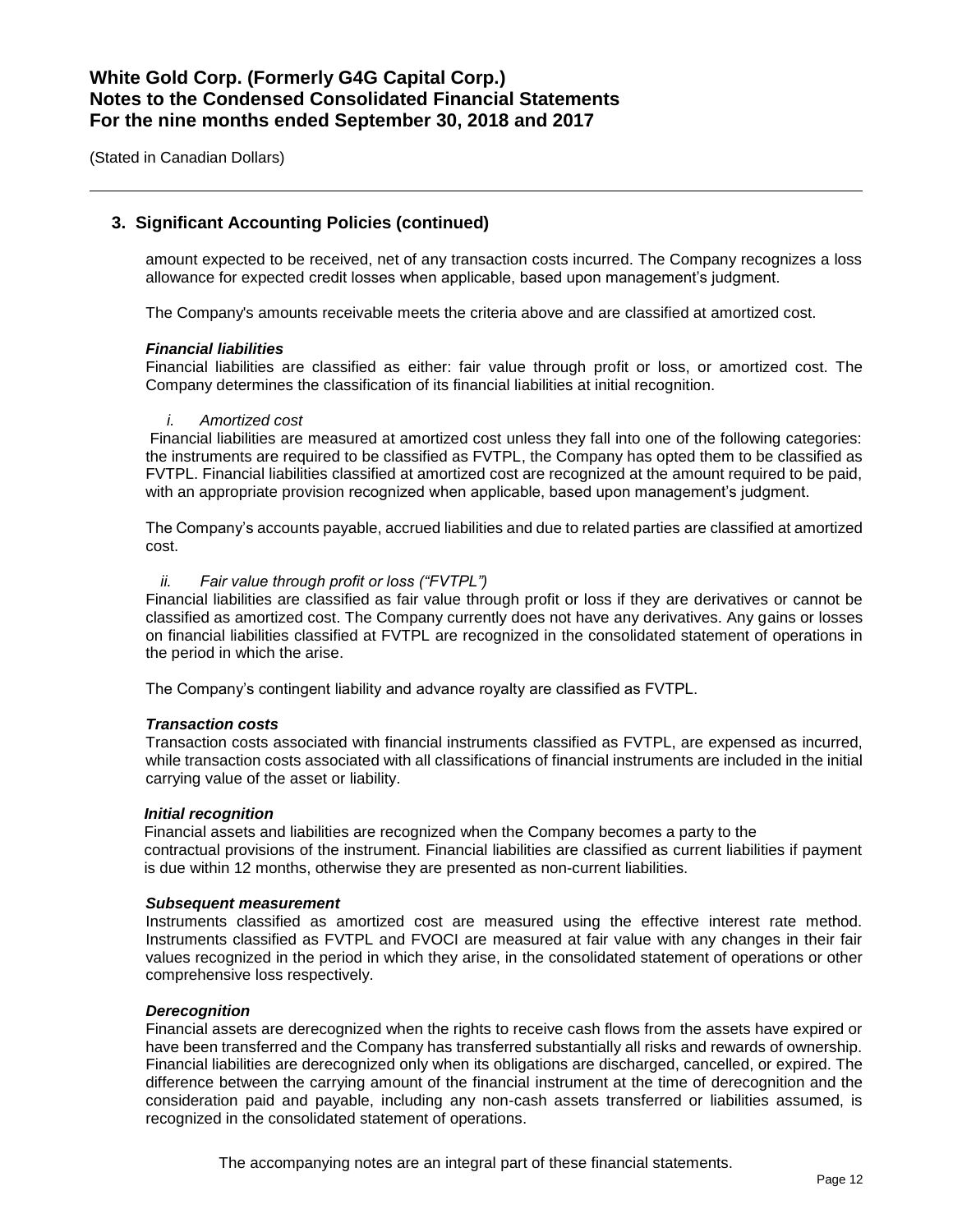(Stated in Canadian Dollars)

### **3. Significant Accounting Policies (continued)**

### *Expected Credit Loss Impairment*

IFRS 9 introduces a single expected credit loss impairment model, which is based on any changes occurring in credit quality of the instrument to date, since initial recognition. The carrying amount of a financial asset is written off (either partially or in full) to the extent that there is no realistic prospect of recovery. This is generally the case when the Company determines that the debtor does not have assets or sources of income that could generate sufficient cash flows to repay the amounts subject to the writeoff.

The adoption of the expected credit loss impairment model has had no material impact on the Company's consolidated financial statements.

### **4. IFRS accounting pronouncements**

### Accounting standards issued but not effective

### **IFRS 16, Leases**

In January 2016 the International Accounting Standards Board issued IFRS 16, Leases, which specifies how to recognize, measure, present and disclose leases. The standard provides a single lessee accounting model, requiring lessees to recognize assets and liabilities for all leases unless the lease term is 12 months or less or the underlying asset has a low value. Consistent with its predecessor, IAS 17 the new lease standard continues to require lessors to classify leases as operating or finance. IFRS 16 is to be applied retrospectively for annual periods beginning on or after January 1, 2019. As the Company currently has limited exposure to leases, there is currently no material impact expected from the future adoption of the standard.

### **5. Amounts receivable**

The Company has HST recoverable from the Canadian government through its costs incurred to date. No allowance has been recorded, as the amounts have been collected in full subsequent to the balance sheet date.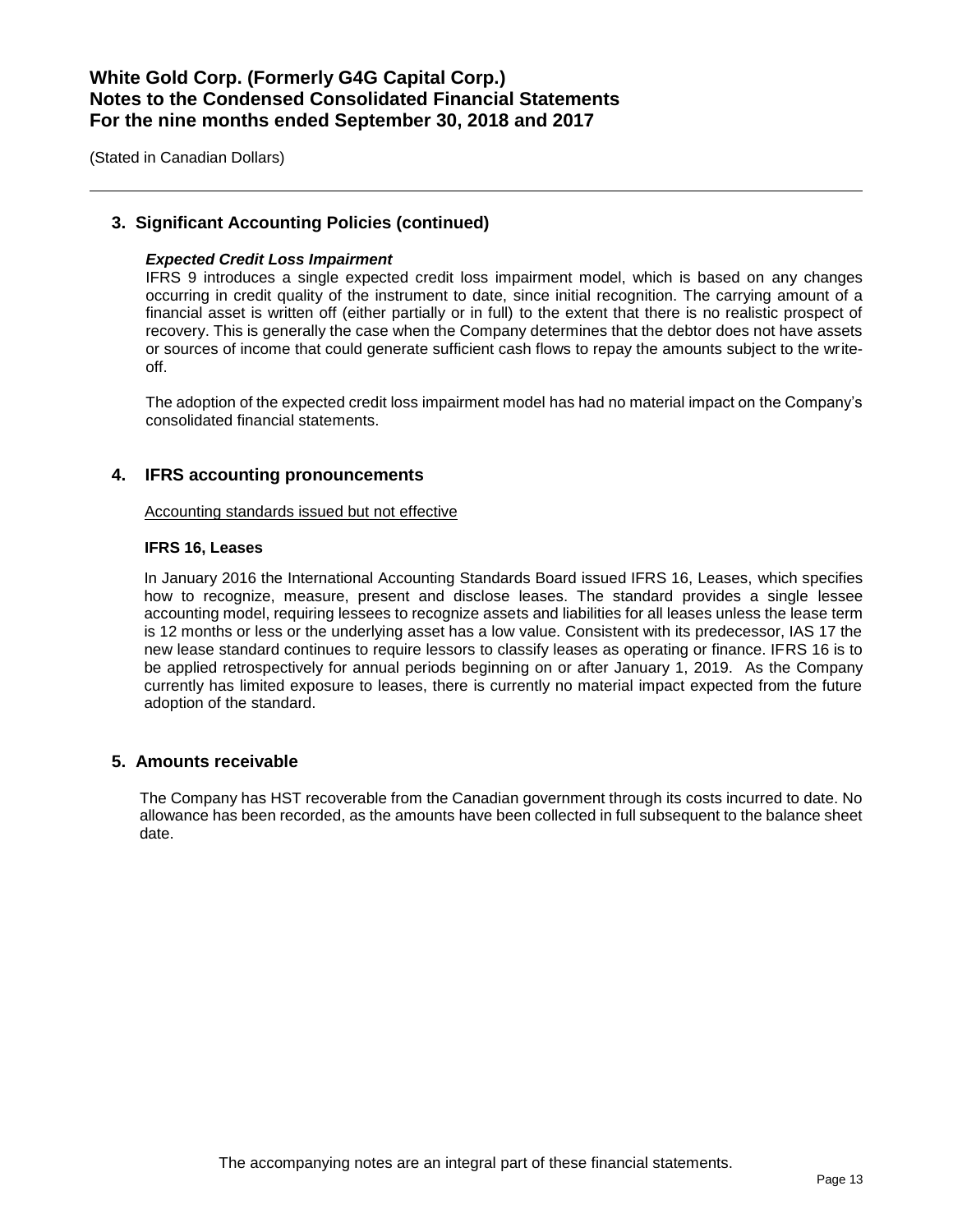(Stated in Canadian Dollars)

# **White Gold properties ARM properties Total** Mineral property cost Acquisition/Staking/Renewal Cost - \$ 20,000 \$ 20,000 Exploration expenditures Balance as at December 31, 2015  $$ 1, 2015$   $$ 20,000$   $$ 20,000$ Acquisition/Staking/Renewal Cost 11,395,720 - 11,395,720 Exploration expenditures 1,252,080 - 1,252,080 Balance as at December 31, 2016  $$ 12,647,800$   $$ 20,000$   $$ 12,667,800$ Acquisition/Staking/Renewal Cost 54,755,449 - 54,755,449 Exploration expenditures 10,285,807 - 10,285,807 Impairment - (20,000) (20,000) Balance as at December 31, 2017  $$77,689,056$   $$$  -  $$77,689,056$ Acquisition/Staking/Renewal Cost 193,753 - 193,753 Exploration expenditures 10,473,687 - 10,473,687 - 10,473,687 Balance as at September 30, 2018  $$88,356,496$   $$356,496$   $$88,356,496$

## **6. Exploration and evaluation assets**

### White Gold Properties (Yukon)

### Ryan Option

On October 27, 2016, the Company entered into an agreement granting it the option (the "Option") to purchase 21 properties (the "Properties"), comprising approximately 12,301 quartz claims (the "Claims") located in the White Gold District from Shawn Ryan and Wildwood Exploration Inc., a corporation wholly owned by Mr. Ryan, a director and officer of the Company ("Wildwood"). The Claims are grouped in six project areas covering various prospective geological terrain in the White Gold District. The Properties represent all of Mr. Ryan's precious metal interests located in the White Gold District that are not in a current joint venture with third parties.

On December 13, 2016 White Gold Corp. completed the exercise of its option and acquired the claims across the 21 properties. Specifically, on October 28, 2016 the Company issued 1,000,000 shares (at fair value of \$0.71 per share) and paid cash of \$500,000 and on December 13, 2016 the Company issued 6,000,000 shares (at fair value of \$1.14 per share) and paid cash of \$3,000,000 and the company reimbursed \$40,000 for staking costs, completing the option payment requirements.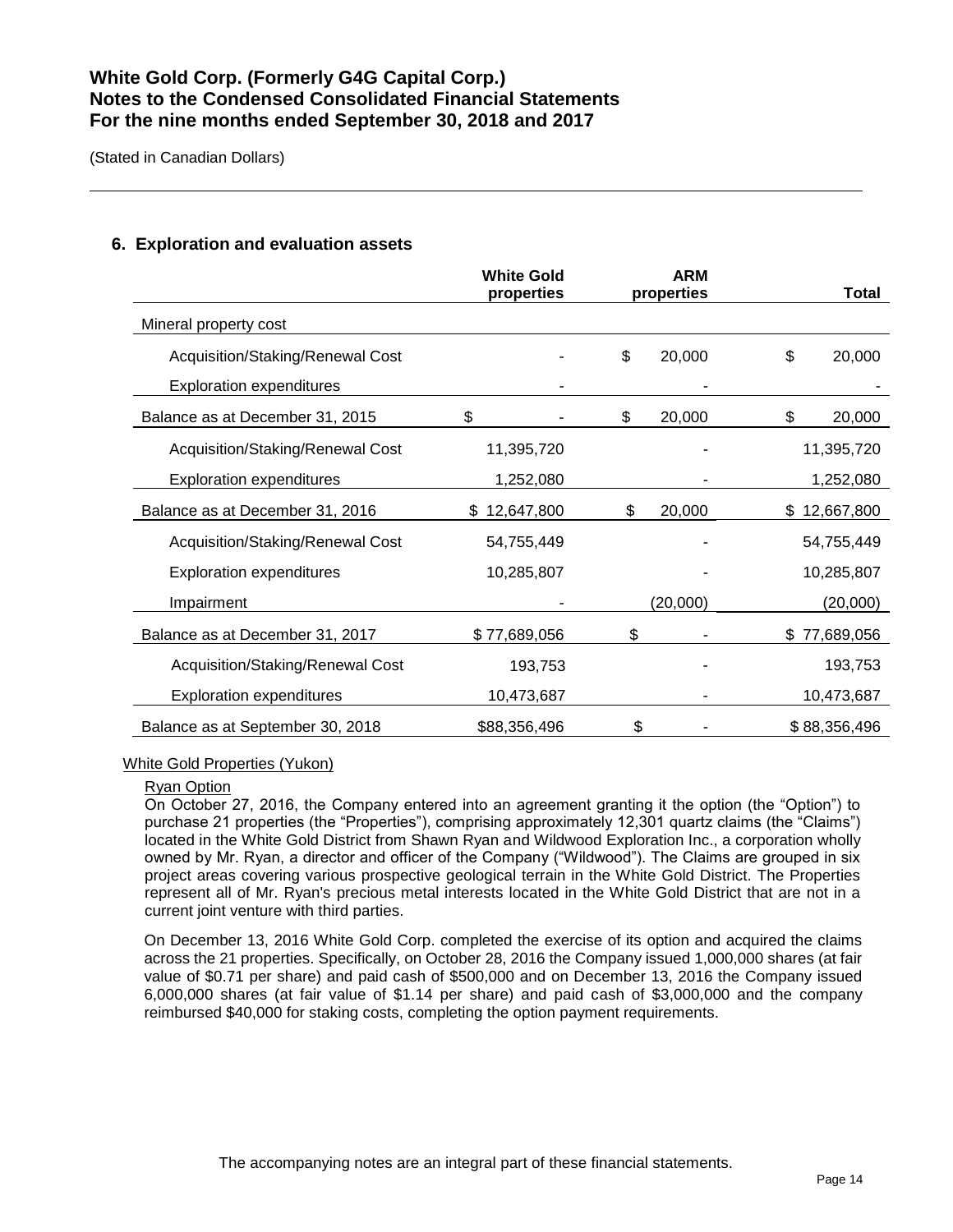(Stated in Canadian Dollars)

### **6. Exploration and evaluation assets (continued)**

An additional legal expenditure of \$10,560 has also been capitalized as acquisition costs directly related to acquisition of these properties.

The Properties are subject to a 2% net smelter royalty ("NSR") which will also be payable on each quartz claim staked by the Company (or any subsidiary or affiliate) in a specified area of influence during the fiveyear period following October 27, 2016, of which 1% will be payable to Mr. Ryan and 1% is payable to a related party.

#### Kinross acquisition

On June 14, 2017 the Company successfully completed the acquisition of entities holding the White Gold, Black Fox, JP Ross, Yellow, and Battle properties (the "White Gold Properties") from Kinross Gold Corporation ("Kinross") for \$10 million in cash, the issuance to Kinross of 17.5 million common shares of the Company (at the value of \$ 2.10 per share) and up to \$15 million in deferred milestone payments specifically related to the advancement of the White Gold Properties (the "Acquisition"). Total expenditures of \$1,032,756, which includes legal fees, due diligence fee and financial advisory fees, has also been capitalized as acquisition costs directly related to acquisition of these properties.

The acquisition of the entities holding the White Gold Properties does not constitute a business combination because these entities do not meet the definition of a business under IFRS 3 *Business Combination*. As a result, under IFRS, the transaction is being measured at cash paid and the fair value of equity consideration issued to acquire these entities.

The value of net identified assets of these entities acquired in the acquisition is set out as follows:

| White Gold Properties<br>Trade and other payables | 46,749,995<br>(89,096) |
|---------------------------------------------------|------------------------|
| Net identifiable assets acquired                  | 46,660,899             |
|                                                   |                        |
| Consideration                                     | 46,660,899             |
| Net identifiable assets acquired                  | 46,660,899             |
| Unidentifiable assets acquired                    |                        |

Key estimates on the valuation of the Kinross "White Gold Properties" ("Former Kinross Properties") were made using discounted cash flow model of the contingent consideration and advance royalty including a discount rate of 25% for the \$15 million in deferred milestone payments and 25% discount rate for advance royalty payments. The milestone payments are estimated to commence in 2020 with production starting in 2025. The amounts included as part of the asset acquisition noted above are \$6,242,582 & \$383,003 for the milestone payments and advance royalty, respectively.

Certain of the Former Kinross Properties, consolidated into The White Gold Properties (Yukon), are subject to two annual advance royalty payments in the amount of \$100,000 and \$30,000, respectively, that are payable each year until the commencement of commercial production; these advanced royalty payables will be deducted from the pre-existing net smelter return royalties equal to 4%, 2% and 2%, respectively, each relating to different claims and each subject to different reduction options. The 4% net smelter return royalty can be reduced to 1% by making payments as follows: 1% (from 4% to 3%) by paying \$2,000,000; 1% (from 3% to 2%) by paying \$3,000,000; 1% (from 2% to 1%) by paying \$5,000,000. Furthermore, if either mineral reserves, measured mineral resources or indicated mineral resources are located on certain claims comprising the Former Kinross Properties and are disclosed in an NI 43-101 technical report then the Company will be obligated to pay a royalty equal to \$1.00 per gold ounce (using a cut off of 0.5g/t). Each of these royalties is held by an officer and director of the Company.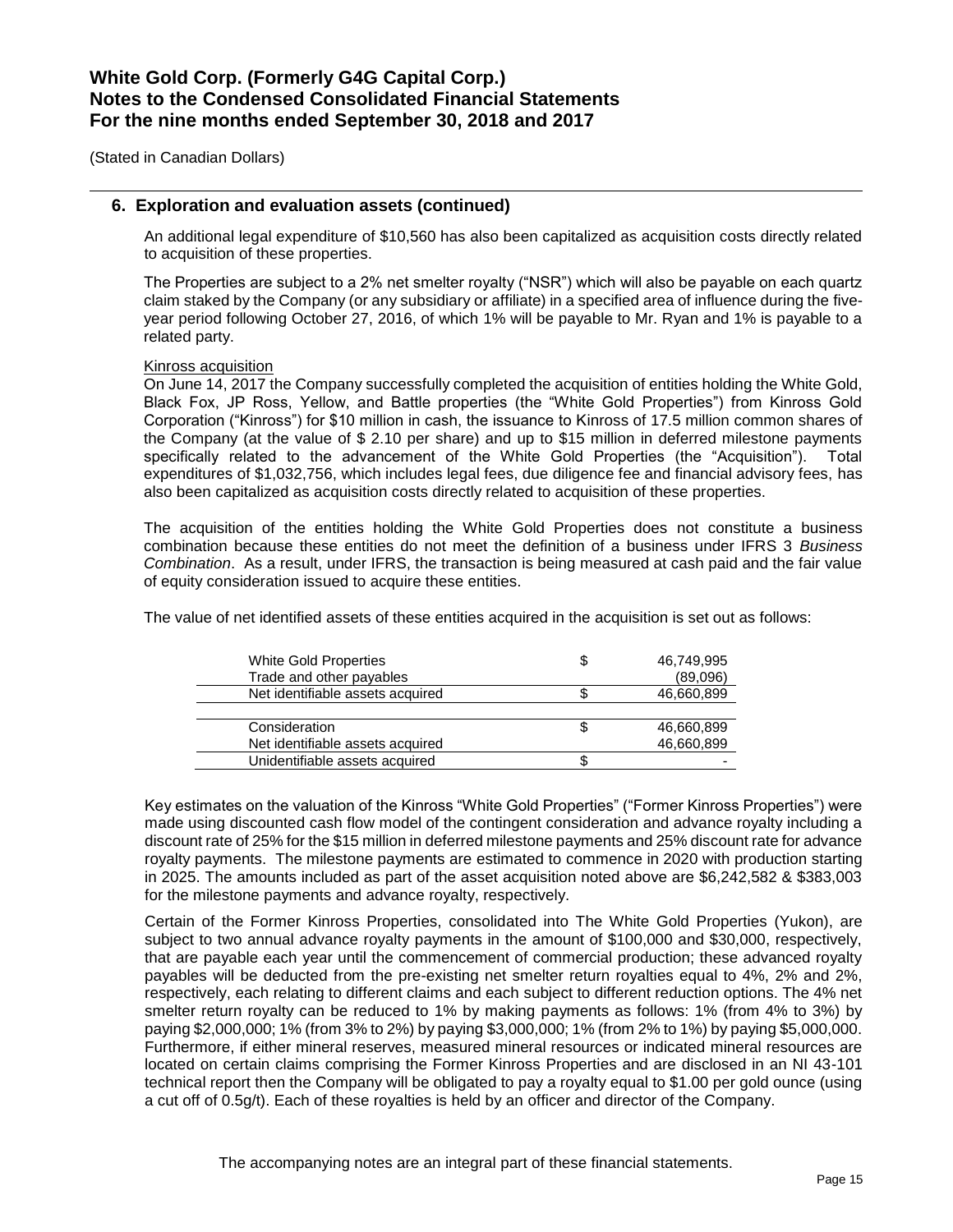(Stated in Canadian Dollars)

### **6. Exploration and evaluation assets (continued)**

As of September 30, 2018, the Company has incurred total annual claims renewal expenditures of \$193,753 (\$347,113 – December 31, 2017) and exploration expenditures on the Properties of \$10,473,687 (\$10,285,807– December 31, 2017).

#### ARM Properties (Yukon)

On February 2, 2015, the Company entered into a definitive earn-in option and joint agreement ("Ryan Gold Agreement") with Ryan Gold Corp ("Ryan Gold"). The Ryan Gold Agreement provides that the Company can earn a 60% right, title and interest in and to the ARM claims ("Ryan Gold Option"), consisting of 544 contiguous mining claims located in the Whitehorse Mining District east of Kluane Lake's Talbot Arm, Yukon (the "ARM Claims"). The Ryan Gold Agreement was eventually assumed by a company called Strikepoint Gold Inc. ("Strikepoint").

During the year ended December 31, 2017, the Company has terminated the Ryan Gold Agreement by making a payment to Strikepoint of CDN\$39,690 with no further obligation.

#### Property bonds

Property bonds are cash deposits pledged to the Province of B.C. The bonds mature and roll over every year until the Company is released from its property bonds.

### **7. Related party transactions**

Compensation of key management consists of the Board of Directors, CEO & President and CFO. Key management compensation which included cash & stock-based compensation, for the three-months ended September 30, 2018 was \$105,022 (\$75,190 –September 30, 2017).

During the nine months ended September 30, 2018, the Company also incurred the following related party transactions:

Ground Truth Exploration Inc., Dawson City, YT ("Ground Truth"), designed and managed all exploration work completed by the Company for a total of \$10,667,441 in the nine months ended September 30, 2018 (\$7,500,000 – September 30, 2017). Ground Truth is controlled by the spouse of a director of the Company. At September 30, 2018, \$3,035,013 of due to related parties was payable to Ground Truth (\$5,761,577 – September 30, 2017). A deposit of \$1,209,767 is held by Ground Truth for work to be performed in 2018, to be applied against future amounts payable (\$3,500,000 –September 30, 2017).

\$180,000 in Office, Rent and Administration fees (\$180,000 –September 30, 2017) was paid to a company of which an officer is an officer and director of the Company.

\$210,000 (\$90,000 – September 30, 2017) was paid as compensation for consulting services rendered by a shareholder, who is also the beneficial owner receiving the royalty on the properties under the original Ryan Option.

The current portion of royalty payment of \$123,145 (\$94,975 – September 30, 2017) on the Former Kinross Properties is payable to an officer and director of the Company. The \$30,000 Advance Royalty payment due in the period ending September 30, 2018 was paid (\$30,000 – September 30, 2017).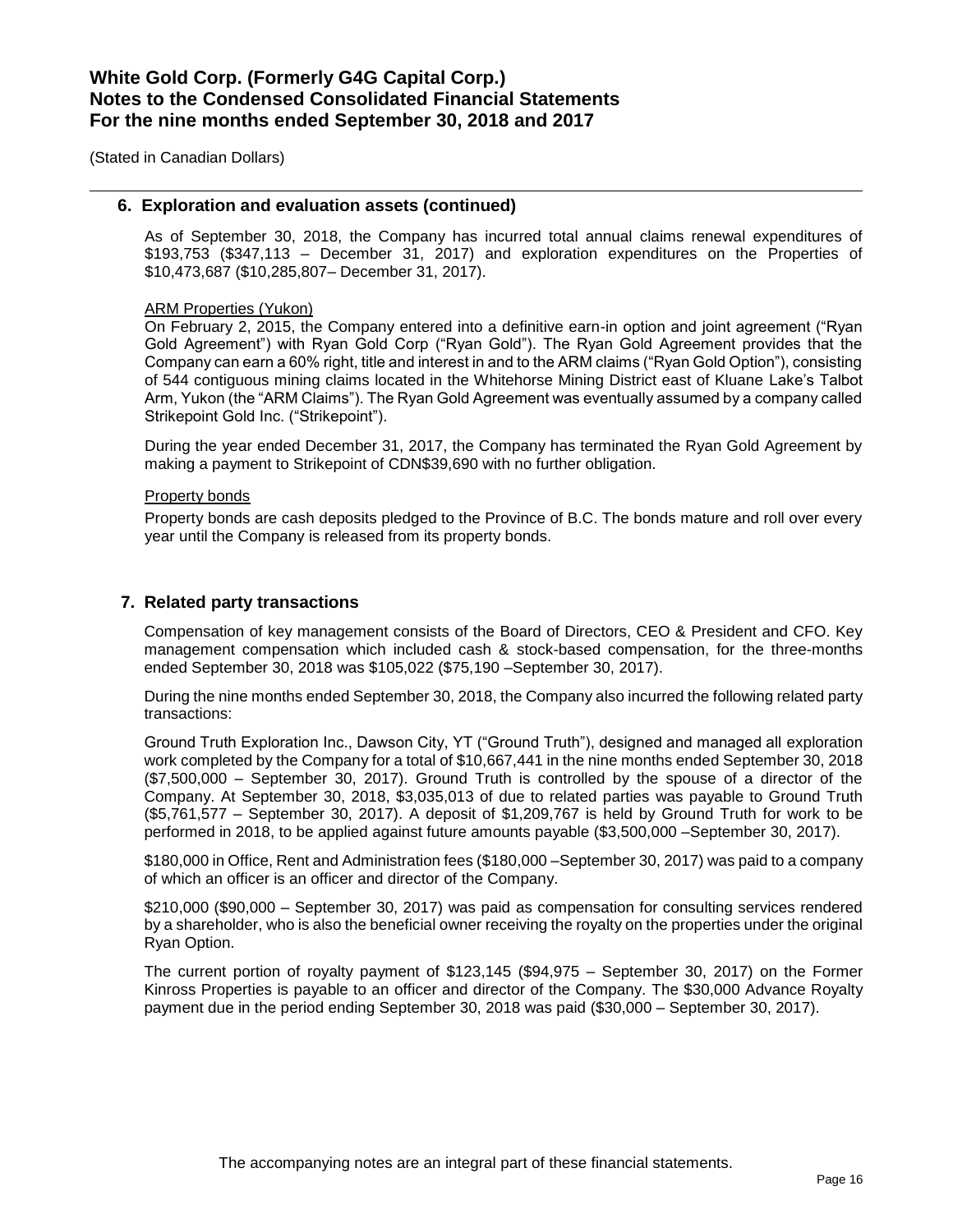(Stated in Canadian Dollars)

### **7. Related party transactions (continued)**

All related party transactions are in the normal course of operations and have been measured at the agreed to amounts, which is the amount of consideration established and agreed to by the related parties.

Summary of Due to Related Parties as below:

| Current portion of Advance Royalty payable [Note 10]   | SG. | 123.145     |
|--------------------------------------------------------|-----|-------------|
| Accounts payable & Accrued liabilities to Ground Truth |     | \$3,035,013 |
| Total                                                  |     | \$3.158,158 |

### **8. Share capital**

### Authorized share capital

At September 30, 2018, the authorized share capital consisted of an unlimited number of common shares without par value.

#### Common Shares Issued

[a] Commitment to issue common shares to three former directors. The Company is committed to issuing a total of 5,000 common shares to three former directors upon any Alberni and Nanaimo Mining District's mineral property previously owned by the Company being placed into commercial production. This would reimburse these former directors for transferring 5,000 shares owned by them to a third party to satisfy a debt obligation of the Company.

[b] On October 28, 2016, the company closed a private placement of 15,000,000 (8,500,000 flow-through and 6,500,000 non-flow-through) units at \$0.20 per unit with gross proceeds of \$3,000,000. Each unit consists of one common share and one warrant (exercise price of \$0.27 per warrant) exercisable for a period of three years. Share issuance cost of \$40,500 was incurred in relation to this private placement.

[c] On October 28, 2016, the company issued 1,000,000 shares valued at \$0.71 per share to a Director of the company as settlement for White Gold Properties (Yukon).

[di] On December 13, 2016, the company closed a private placement of 15,000,000 shares at \$1.20 per share for gross proceeds of \$18,000,000. 605,000 agent warrants were also issued with an exercise price of \$1.20 per share for a period of two years with fair value of \$458,208. Cash fee of \$751,000 and legal fees of \$81,500 were paid in relation to the private placement. Total share issuance cost of \$1,290,708 was thus incurred with respect to the private placement.

[e] On December 13, 2016 6,000,000 shares valued at \$1.14 per share to a Director of the company as settlement for White Gold Properties (Yukon).

[f] On March 21, 2017, the Company closed a brokered private placement of 5,555,500 Common Shares, issued on a flow-through basis, at a price of \$1.80 per Common Share, for aggregate gross proceeds of approximately \$10.0-million (the "2017 Flow-Through Private Placement"). In connection with the 2017 Flow-Through Private Placement, Agnico Eagle maintained its approximate 19.93% interest in the Company. The Company also issued 305,552 agent warrants with an exercise price of \$1.70 per Common Share for a period of two years from the closing date of the 2017 Flow-Through Private Placement. Cash fee of \$550,000 and legal fees of \$70,000 were paid in relation to the private placement. A flow-through share premium liability of \$1,166,655 was recorded in connection with this private placement.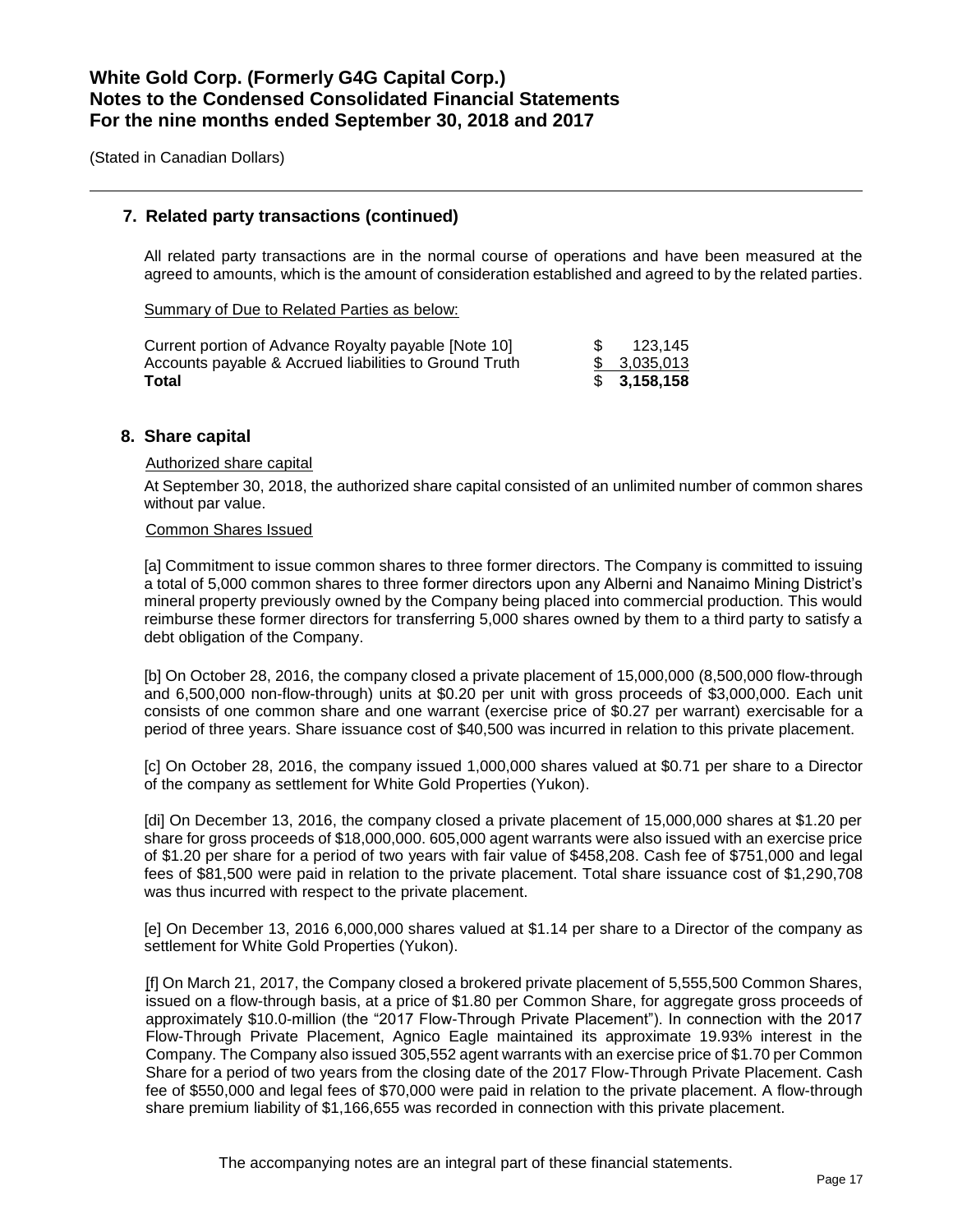(Stated in Canadian Dollars)

### **8. Share Capital (continued)**

[g] On June 14, 2017 the Company completed a non-brokered private placement with Agnico Eagle Mines Limited ("Agnico") pursuant to which Agnico, in order to maintain its pro rata ownership interest in the Company, subscribed for 4,356,000 common shares of the Company at a price of \$2.01 per common share, for gross proceeds to the Company of \$8,755,560. Legal fees of \$21,000 were paid in relation to the private placement. Agnico has the right to participate in any future equity offerings by the Company in order to maintain its proportionate interest in the Company and to nominate one person to the board of directors of the Company.

[h] On June 14, 2017 the Company issued 17.5 million common shares at a fair value price of \$2.10 per share to Kinross Gold Corporation as partial consideration for the acquisition of entities holding the White Gold, Black Fox, JP Ross, Yellow, and Battle properties (the "White Gold Properties"). Kinross has the right to participate in any future equity offerings by the Company in order to maintain its proportionate interest in the Company and to nominate one person to the board of directors of the Company.

[i] During the year ended December 31, 2017, 253,125 common shares were issued from warrants exercised at \$0.27 per common shares with fair value of \$17,683 being reallocated from contributed surplus to share capital.

[j] During the three-month period ended March 31, 2018, 131,250 common shares were issued from warrants exercised at \$0.27 per common shares.

[k] During the three-month period ended June 30, 2018, 46,875 common shares were issued from warrants exercised at \$0.27 per common shares.

[l] On July 5, 2018 the Company completed a brokered private placement of 10,526,720 common shares issued on a flow-through basis, at a price of \$0.95 per share, all for aggregate gross proceeds of \$10,000,366 (the "2018 Flow-Through Private Placement"), and Agnico Eagle and Kinross maintained their proportional interest in the Company. The Company also issued 631,603 agent warrants in connection with the private placement and granted 3,250,000 options to directors, officers, employees and consultants of the company, each with an exercise price of \$0.95 per Common Share.

#### Loss per share

Basic loss per share is computed using the weighted average number of common shares outstanding during the period. The treasury stock method is used for the calculation of diluted loss per share. Stock options and warrants are dilutive when the average market price of the common shares during the period exceeds the exercise price of the options and warrants.

As the Company has recorded a loss in each of the periods presented, basic and diluted loss per share are the same since the exercise of warrants or options is anti-dilutive.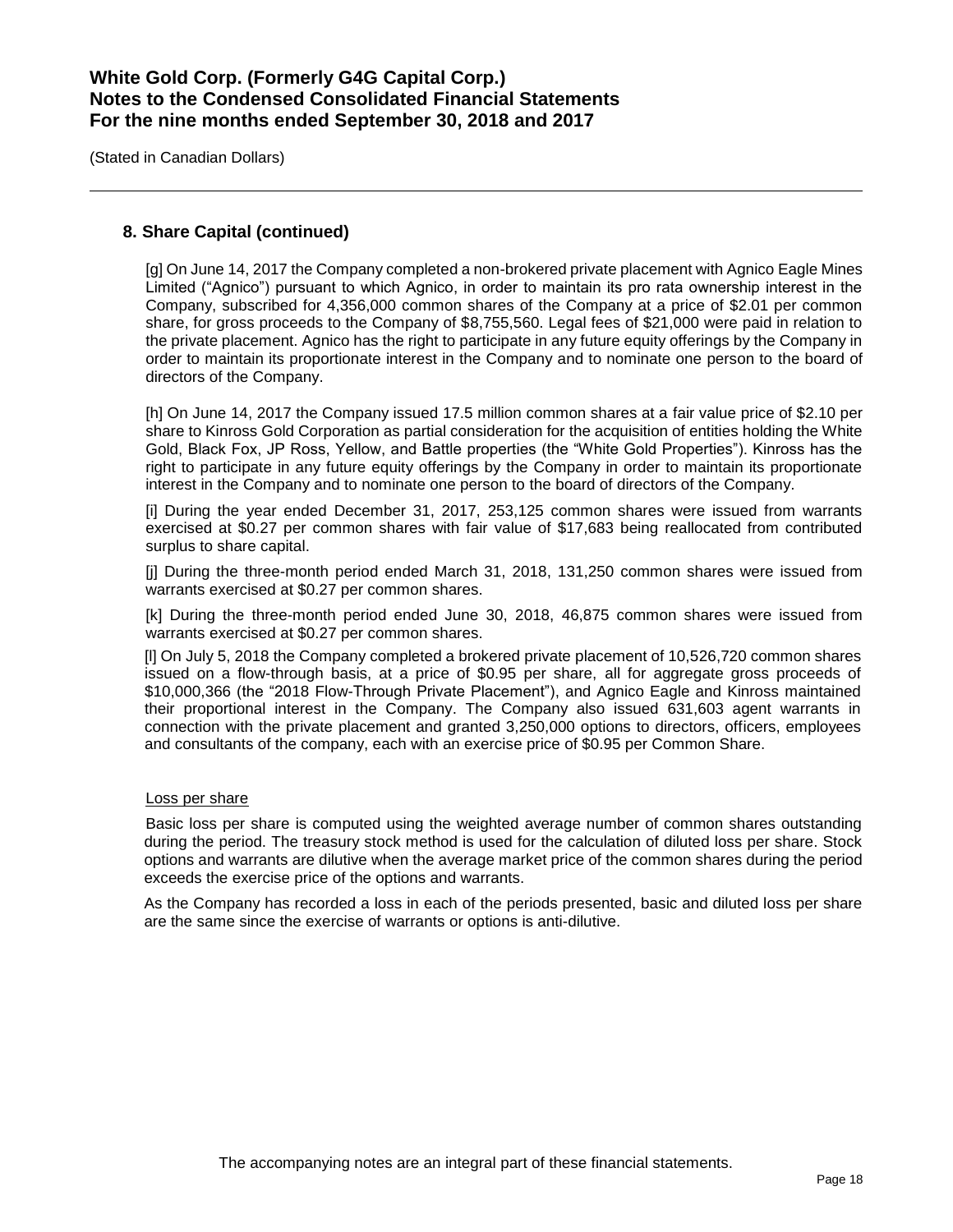(Stated in Canadian Dollars)

### **9. Share Based Payments**

#### Stock Options

The Company has a stock option plan whereby it may grant options to its directors, officers and employees at exercise prices determined by the Board.

On September 27, 2016, the company issued a total of 2,370,000 options to purchase common shares of the Company and granted them to directors, officers, employees and consultants at an exercise price of \$0.40 per share, expiring on September 27, 2021. 25% of these options vest one year after the date of grant and 25% of the grant on each of the following one-year anniversaries.

On July 5, 2018, the company issued 3,250,000 options and granted them to directors, officers, employees and consultants at an exercise price of \$0.95 per share, expiring on July 5, 2023. 25% of these options vest one year after the date of grant and 25% of the grant on each of the following one-year anniversaries.

Total share-based compensation of \$66,296 was accrued for using graded vesting method and was charged to the statement of operations and comprehensive loss for the three months ended September 30, 2018 (\$66,581 – September 30, 2017). The accrual was measured using the fair value of options calculated as below:

**Outstanding Exercisable** Exercise price \$ Number of Share Options Weighted average remaining contractual years Weighted average exercise price Number of Share Options Weighted average exercise price \$ 0.40 2,370,000 3.00 \$ 0.40 1,185,000 \$ 0.40  $$0.95$  3,250,000 5.00 \$ 0.95 Nil \$ 0.95

The following table summarizes the continuity of the Company's stock options at September 30, 2018:

The fair value of these options was estimated using the Black-Scholes model on the date of measurement. The model requires the use of assumptions, and historical data has been used in setting these assumptions. The options were valued at a total of \$2,897,990 using the following assumptions at the issuance date:

| Issue              | Number of<br>Options | Exercise<br>price<br>(\$) | Market<br>price at<br>issue<br>(\$) | Expected<br>Volatility<br>(%) *[1] | Risk-free<br>interest<br>rate<br>$\frac{(0)}{0}$ | Expected<br>life<br>'Years) | Expected<br>Forfeiture<br>(%) | Dividend<br>vield<br>(%) | Fair value of<br>Options<br>(\$) |
|--------------------|----------------------|---------------------------|-------------------------------------|------------------------------------|--------------------------------------------------|-----------------------------|-------------------------------|--------------------------|----------------------------------|
| September 27, 2016 | 2.370.000            | 0.40                      | 0.40                                | 138                                | 0.53                                             | 5.00                        |                               | $\overline{\phantom{0}}$ | 832,380                          |
| July 5, 2018       | 3,250,000            | 0.95                      | 0.79                                | 118                                | .90                                              | 5.00                        |                               |                          | 2,065,610                        |

*\*[1]* Based on historical volatility of the Company's publicly traded shares.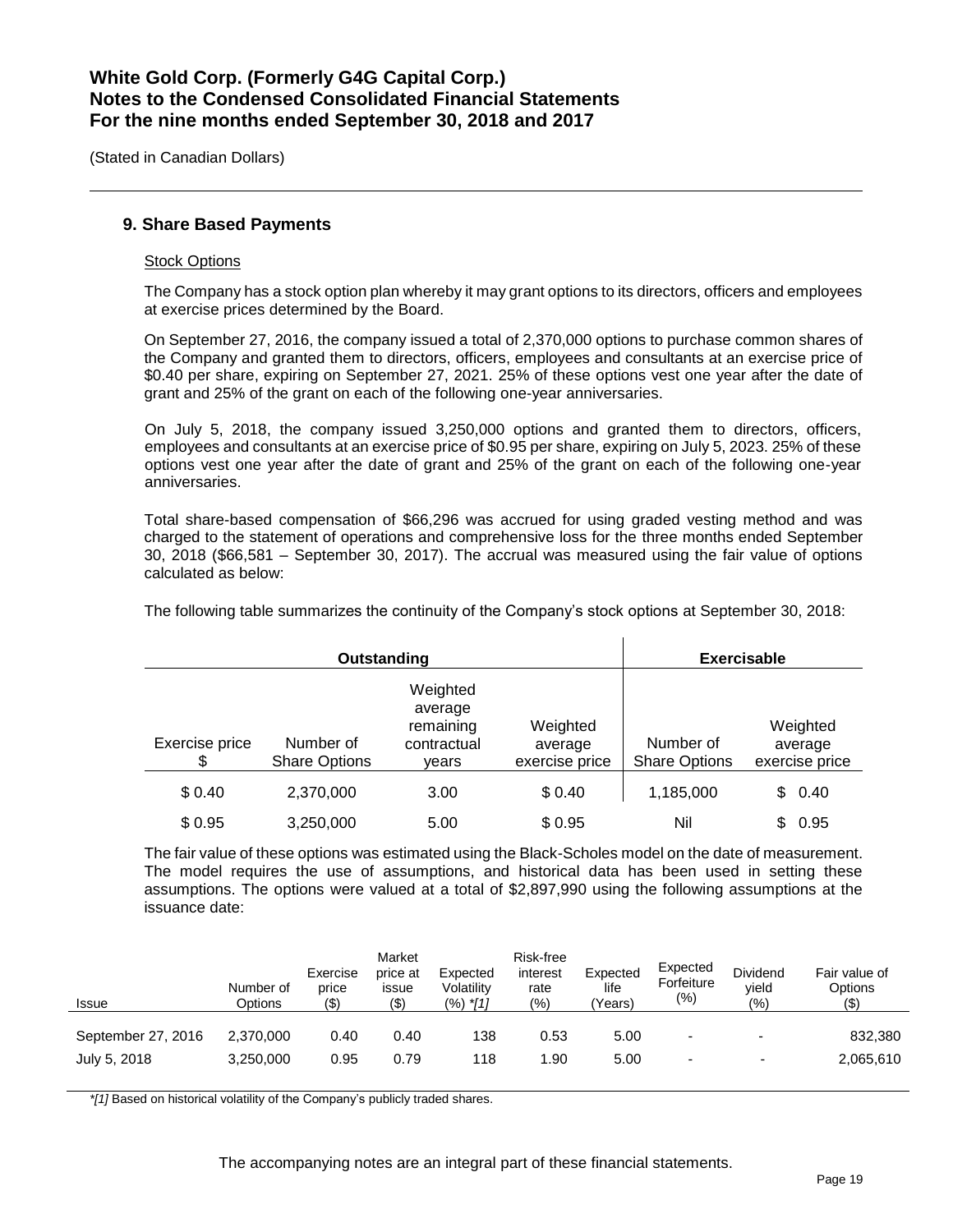(Stated in Canadian Dollars)

### **9. Share Based Payments (continued)**

Warrants and Agent Warrants

|                                      | Number of  | Average<br>Exercise |                |                    |
|--------------------------------------|------------|---------------------|----------------|--------------------|
|                                      | Warrants   | price               | Fair Value     | <b>Expiry Date</b> |
| Balance at December 31, 2015         |            |                     |                |                    |
| Private placement October 27, 2016   | 15,000,000 | \$0.27              | \$1,407,890    | October 27, 2019   |
| Agent warrants December 13, 2016     | 605,000    | \$1.20              | 458,208<br>\$  | December 13, 2018  |
| Balance at December 31, 2016         | 15,605,000 | \$0.31              | \$1,866,098    |                    |
| Agent warrants March 21, 2017        | 305,552    | \$1.70              | 325,506<br>\$  | March 21, 2019     |
| Warrants exercised                   | (253, 125) | \$0.27              | (\$<br>17,683) |                    |
| Balance at December 31, 2017         | 15,657,427 | \$0.33              | \$2,173,921    |                    |
| Agent warrants July 5, 2018          | 631,603    | \$0.95              | 529,843<br>\$  | July 5, 2020       |
| Warrants exercised                   | (178, 125) | \$0.27              | (\$<br>28,957) |                    |
| <b>Balance at September 30, 2018</b> | 16,110,905 | \$0.36              | \$2,674,807    |                    |

The fair value of the warrants and agent warrants were estimated on the date of issuance. The Black Scholes assumptions are as follows at the measurement date:

| <b>Issue</b>                                      | Number of<br>Warrants | Exercise<br>price<br>$($ \$) | Market<br>price at<br>issue<br>$($ \$) | Expected<br>Volatility<br>$(%)$ *[1] | Risk-free<br>interest<br>rate<br>$(\% )$ | Expected<br>life<br>(Years) | Expected<br>Forfeiture<br>(%) | Dividend<br>vield<br>$(\% )$ | Fair value of<br>warrants<br>(3) |
|---------------------------------------------------|-----------------------|------------------------------|----------------------------------------|--------------------------------------|------------------------------------------|-----------------------------|-------------------------------|------------------------------|----------------------------------|
| <b>Private Placement</b><br>October 27, 2016 */2] | 15,000,000            | 0.27                         | 0.92                                   | 138                                  | 0.75                                     | 3.00                        | $\blacksquare$                |                              | 1,407,890                        |
| <b>Agent Warrants</b><br>December 13, 2016        | 605.000               | 1.20                         | 1.14                                   | 138                                  | 0.75                                     | 2.00                        | $\overline{\phantom{0}}$      |                              | 458,208                          |
| <b>Agent Warrants</b><br>March 21, 2017           | 305.522               | 1.70                         | 1.59                                   | 140                                  | 0.72                                     | 2.00                        | $\overline{\phantom{a}}$      |                              | 325,056                          |
| <b>Agent Warrants</b><br>July 5, 2018             | 631,603               | 0.95                         | 0.79                                   | 118                                  | 1.90                                     | 2.00                        | $\overline{\phantom{a}}$      | ٠                            | 282,655                          |

*\*[1]* Based on historical volatility of the Company's publicly traded shares.

*\*[2]* As the warrants were issued as part of the unit offering, the fair value was prorated between shares and warrants, using relative fair values.

The accompanying notes are an integral part of these financial statements.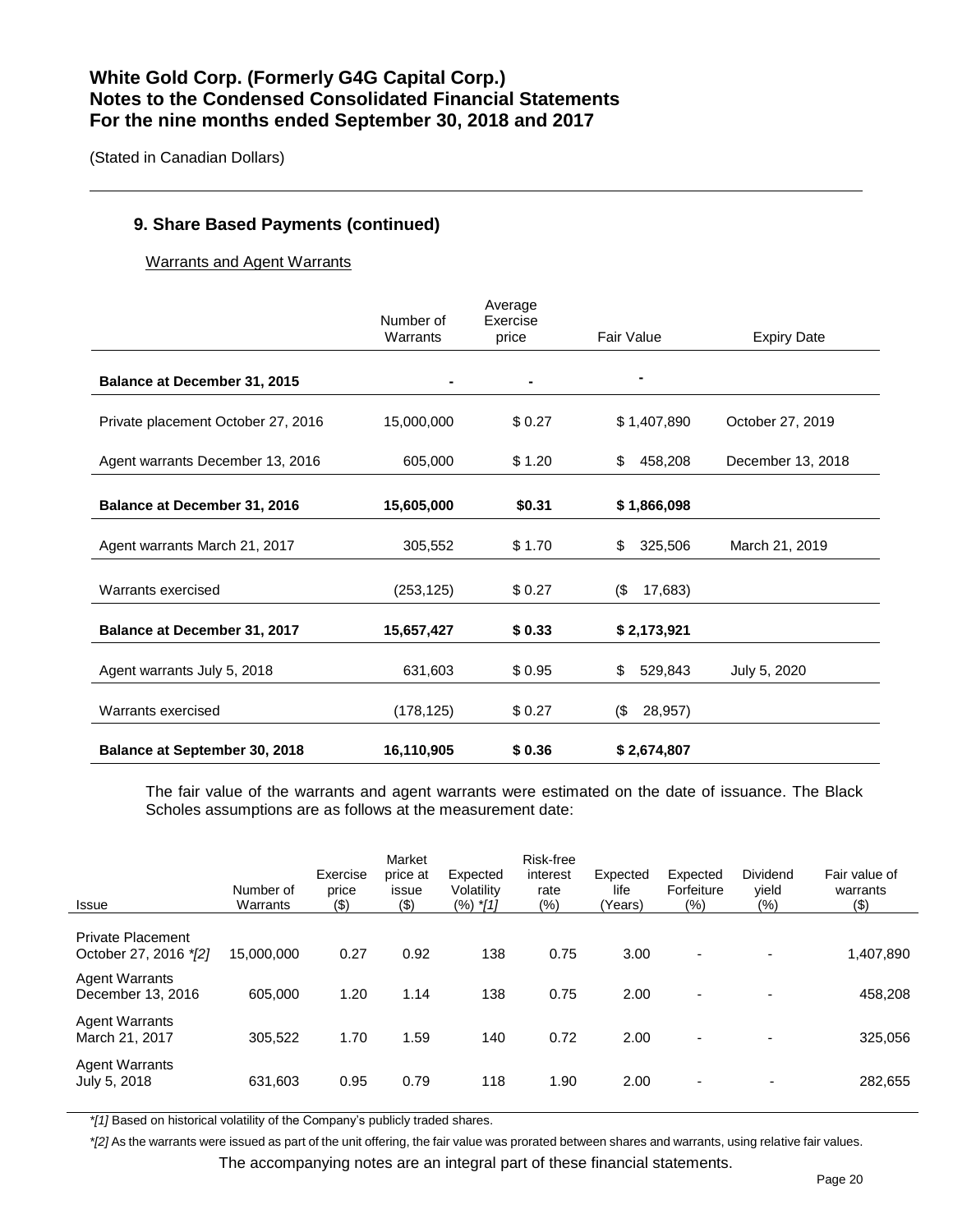(Stated in Canadian Dollars)

### **10. Contingent liability & advance royalty**

Key estimates on the valuation of the Kinross "White Gold Properties" contingent consideration was made using a discounted cash flow model, including a discount rate of 25% for the \$15 million in deferred milestone payments and a 25% discount rate for advance royalty payments. The terms of the deferred payments are summarized as follows:

Milestone 1: Payable upon announcement of a Preliminary Economic Assessment; Milestone 2: Payable upon announcement of a Feasibility Study on the requisite properties; and Milestone 3: Payable upon announcement of a positive construction decision.

### **Contingent Liability**

|             | <b>Estimated</b><br>commencement | Gross                       | <b>Fair Value as at</b><br><b>September 30, 2018</b> |
|-------------|----------------------------------|-----------------------------|------------------------------------------------------|
| Milestone 1 | Year 2020                        | \$5,000,000                 | \$3,229,480                                          |
| Milestone 2 | Year 2021                        | \$5,000,000                 | \$2,583,584                                          |
| Milestone 3 | Year 2022                        | \$5,000,000                 | \$2,066,867                                          |
|             |                                  | <b>Contingent liability</b> | \$7,879,931                                          |

### **Advance Royalty**

|                                         | Est.<br>Remaining<br>payment<br>period | Remaining<br>Gross<br><b>Payments</b> | Period<br><b>Opening</b><br><b>Balance</b><br>less<br>payments | <b>Period</b><br><b>Accretion</b><br><b>Expense</b> | Carrying<br>Value | <b>Current</b><br><b>Portion</b> | Long-<br>term<br><b>Portion</b> |
|-----------------------------------------|----------------------------------------|---------------------------------------|----------------------------------------------------------------|-----------------------------------------------------|-------------------|----------------------------------|---------------------------------|
| <b>Advance Royalty</b><br>$-$ \$30,000  | 2019-2024                              | \$180,000                             | \$82.992                                                       | \$5.534                                             | \$88,526          | \$25.141                         | \$63,385                        |
| <b>Advance Royalty</b><br>$-$ \$100,000 | 2018-2024                              | \$700,000                             | \$362,993                                                      | \$19.759                                            | \$382,752         | \$98,003                         | \$284,750                       |
| <b>Total</b>                            |                                        |                                       | \$445,985                                                      | \$25,293                                            | \$471,278         | \$123.144                        | \$348,134                       |
|                                         |                                        |                                       |                                                                |                                                     |                   |                                  |                                 |

**Total Contingent Liability & Long-term Advance Royalty \$ 8,351,209**

### **11. Segmented information**

The Company conducts all of its operations in Canada in one industry segment being the acquisition, exploration and development of resource properties.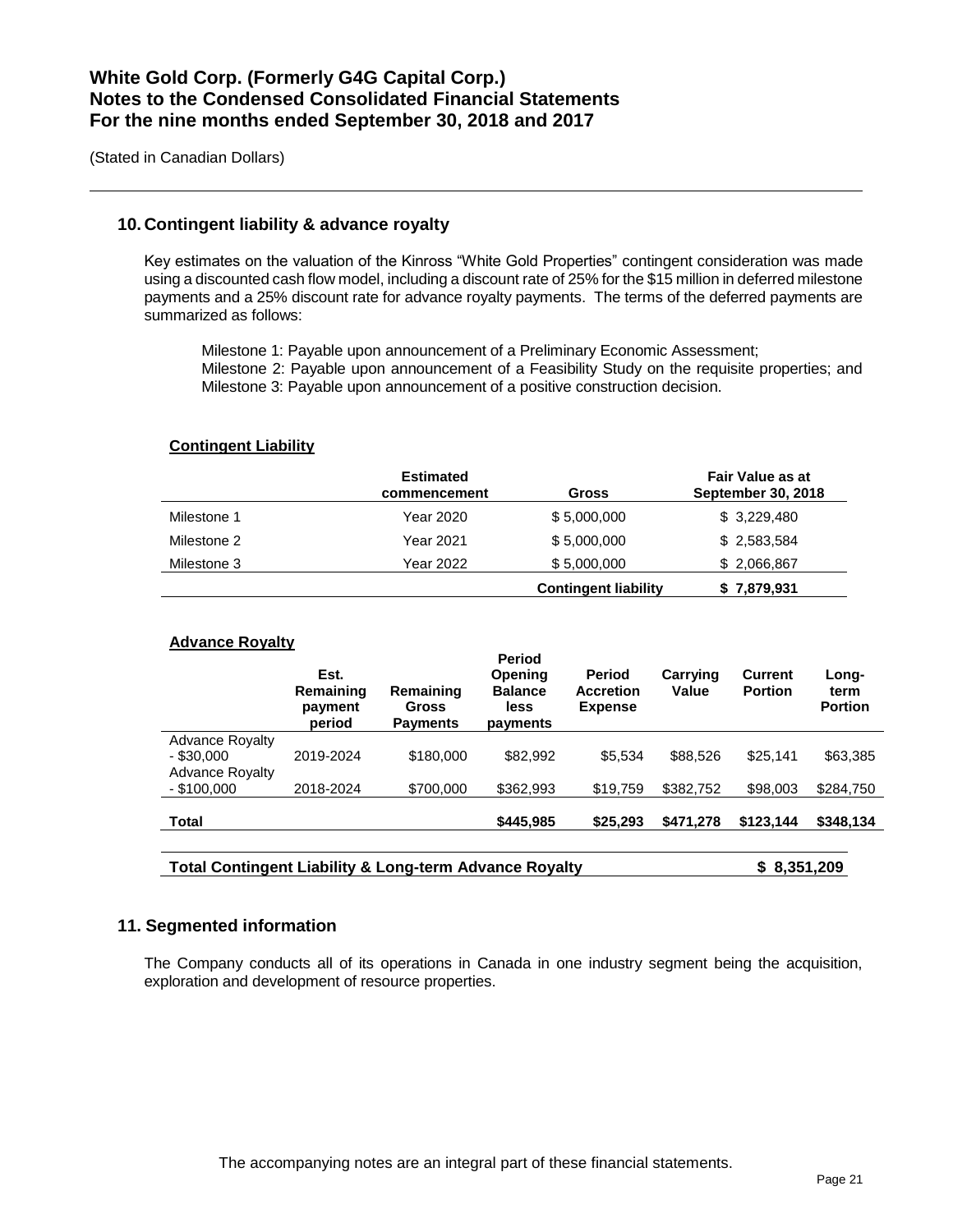(Stated in Canadian Dollars)

### **12. Capital management**

The Company manages its capital structure and adjusts it, based on the funds available to the Company, in order to support the acquisition, exploration and development of mineral properties. The Board of Directors does not establish quantitative return on capital criteria for management, but rather relies on the expertise of the Company's management to sustain future development of the business.

The properties in which the Company currently has an interest are in the exploration stage; as such the Company is dependent on external financing to fund its activities. In order to carry out the planned exploration and pay for administrative costs, the Company will spend its existing working capital and raise additional amounts as needed. The Company will continue to assess new properties and seek to acquire an interest in additional properties if it feels there is sufficient geologic or economic potential and if it has adequate financial resources to do so.

In connection with the 2017 Flow-through Private Placement, a flow-through share premium liability of \$1,166,655 was initially recognized. As of September 30, 2018, the remaining premium liability resulted from un-spent exploration expenditures was \$nil.

In connection with the 2018 Flow-through Private Placement, a flow-through share premium liability of \$1,684,275 was initially recognized. As of September 30, 2018, the remaining un-spent exploration expenditures was \$2,140,604 while the remaining related premium liability was \$360,523.

Management reviews its capital management approach on an ongoing basis and believes that this approach, given the relative size of the Company, is reasonable.

There were no changes in the Company's approach to capital management during the three months ended September 30, 2018.

### **13. Financial Instruments**

The Company's financial assets consist of cash and cash equivalents and property bonds in the form of GICs. The Company's financial liabilities consist due to related parties, contingent liability and advance royalty, accounts payable and accrued liabilities. Amounts (HST) receivable are not a financial instrument as they are a statutory and not a contractual right.

Amounts receivable, due to related parties, accounts payable and accrued liabilities are classified as measured at amortized cost.

Cash and cash equivalents, property bonds in the form of GICs, contingent liability and advance royalty are classified as fair value through profit or loss. These instruments are carried at fair value, with the changes in the fair value recognized in the consolidated statement of operations in the period they arise.

The fair values of the Company's cash and cash equivalents, amounts receivable, property bonds held in form of GICs, due to related parties, accounts payables and accrued liabilities approximate their carrying values due to the short-term maturity of these instruments.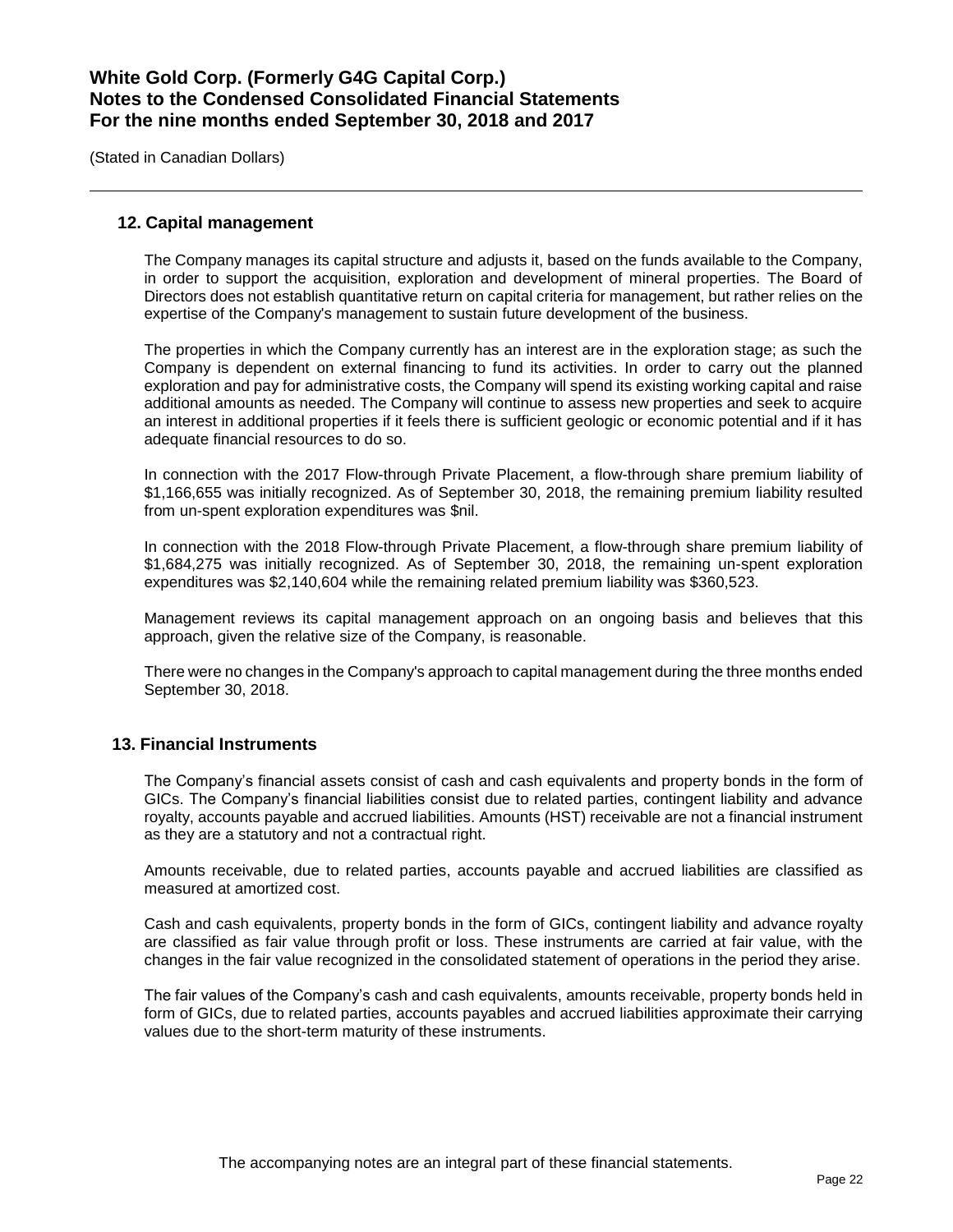(Stated in Canadian Dollars)

### **13. Financial Instruments (continued)**

### Fair Value Measurement

The Company classified the fair value of the financial instruments according to the following fair value hierarchy based on the amount of observable inputs used to value the instruments:

Level 1 – quoted prices in active markets for identical assets or liabilities. Level 2 – inputs other than quoted prices included in Level 1 that are observable for the asset or liability, either directly (i.e.: as prices) or indirectly (i.e.: derived from prices). Level 3 – inputs for the asset or liability that are not based on observable market data.

At September 30, 2018 the levels in the fair value hierarchy into which the Company's financial instruments measured and recognized in the balance sheet at fair value are categorized are as follows:

|                         | Level 1     |
|-------------------------|-------------|
| Cash & cash equivalents | \$7,631,328 |
| Property bonds in GICs  | \$20.122    |

### Financial Instrument Risk Exposure

The Company is exposed in varying degrees to a variety of financial instrument related risks. The Board of Directors has overall responsibility for the establishment and oversight of the Company's risk management framework, approving and monitoring the risk management processes.

The Company's financial instruments are exposed to certain financial risks, including credit risk, liquidity risk, interest risk and commodity price risk.

### **(a) Credit risk**

Credit risk is the risk of an unexpected loss if the other party to a financial instrument fails to meet contractual obligations. The Company manages this risk as cash and cash equivalents are held in a major Canadian financial institution. The Company does not have any asset-backed commercial paper in its cash and cash equivalents.

### **(b) Liquidity risk**

Liquidity risk is the risk that the Company will not be able to meet its financial obligations as they fall due. The Company manages liquidity risk through the management of its capital structure. Accounts payable and accrued liabilities are due within the current operating period.

### **(c) Interest rate risk**

Interest rate risk is the risk that the fair value or future cash flows of a financial instrument will fluctuate because of changes in market interest rates. The risk that the Company will realize a loss a decline in the fair value of the cash and cash equivalents is limited because they are generally held to maturity.

### **(d) Commodity price risk**

The ability of the Company to develop its mineral properties and the future profitability of the Company are directly related to the market price of its related commodity. The Company has not hedged any of its future related commodity sales. The Company closely monitors the price of its related commodity and its related cost of production to determine the appropriate course of action to be taken by the Company.

The accompanying notes are an integral part of these financial statements.